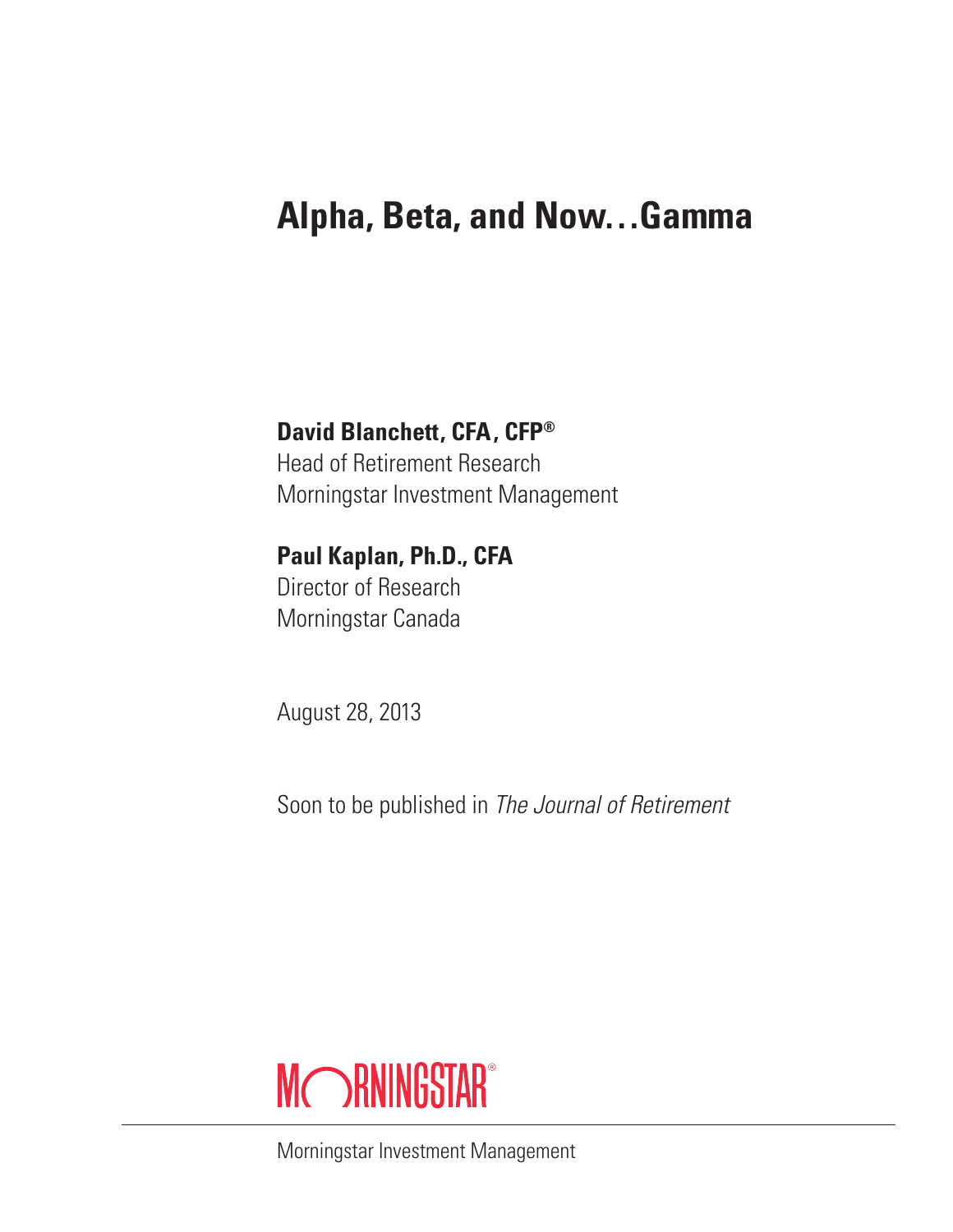## Abstract

When it comes to generating retirement income, investors arguably spend the most time and effort on selecting "good" investment funds/managers—the so called alpha decision—as well as the asset allocation, or beta, decision. However, alpha and beta are just two elements of a myriad of important financial planning decisions for the average investor, many of which can have a far more significant impact on retirement income.

We present a concept that we call "Gamma" designed to quantify the additional value that can be achieved by an individual investor from making more intelligent financial planning decisions. We measure value through a certainty-equivalent utility-adjusted retirement income metric. Gamma will vary for different types of investors and for different strategies; however in this paper we focus on five fundamental financial planning decisions/techniques: a total wealth framework to determine the optimal asset allocation, a dynamic withdrawal strategy, incorporating guaranteed income products (i.e., annuities), tax-efficient decisions, and liability-relative asset allocation optimization.

Using Monte Carlo simulation, we estimate a retiree can expect to generate 22.6% more in certaintyequivalent income using a Gamma-efficient retirement income strategy when compared to our base scenario, which assumes a 4% initial portfolio withdrawal where the withdrawal amount is subsequently increased by inflation and a 20% equity allocation portfolio. This addition in certainty-equivalent income has the same impact on expected utility as an annual arithmetic return increase of +1.59% (i.e., Gamma equivalent alpha), which represents a significant improvement in portfolio efficiency for a retiree. Unlike traditional alpha, which can be hard to predict and is a zero-sum game, we find that Gamma (and Gamma equivalent alpha) can be achieved by anyone following an efficient financial planning strategy.

*The authors thank Thomas Idzorek and Alexa Auerbach for helpful edits and comments.*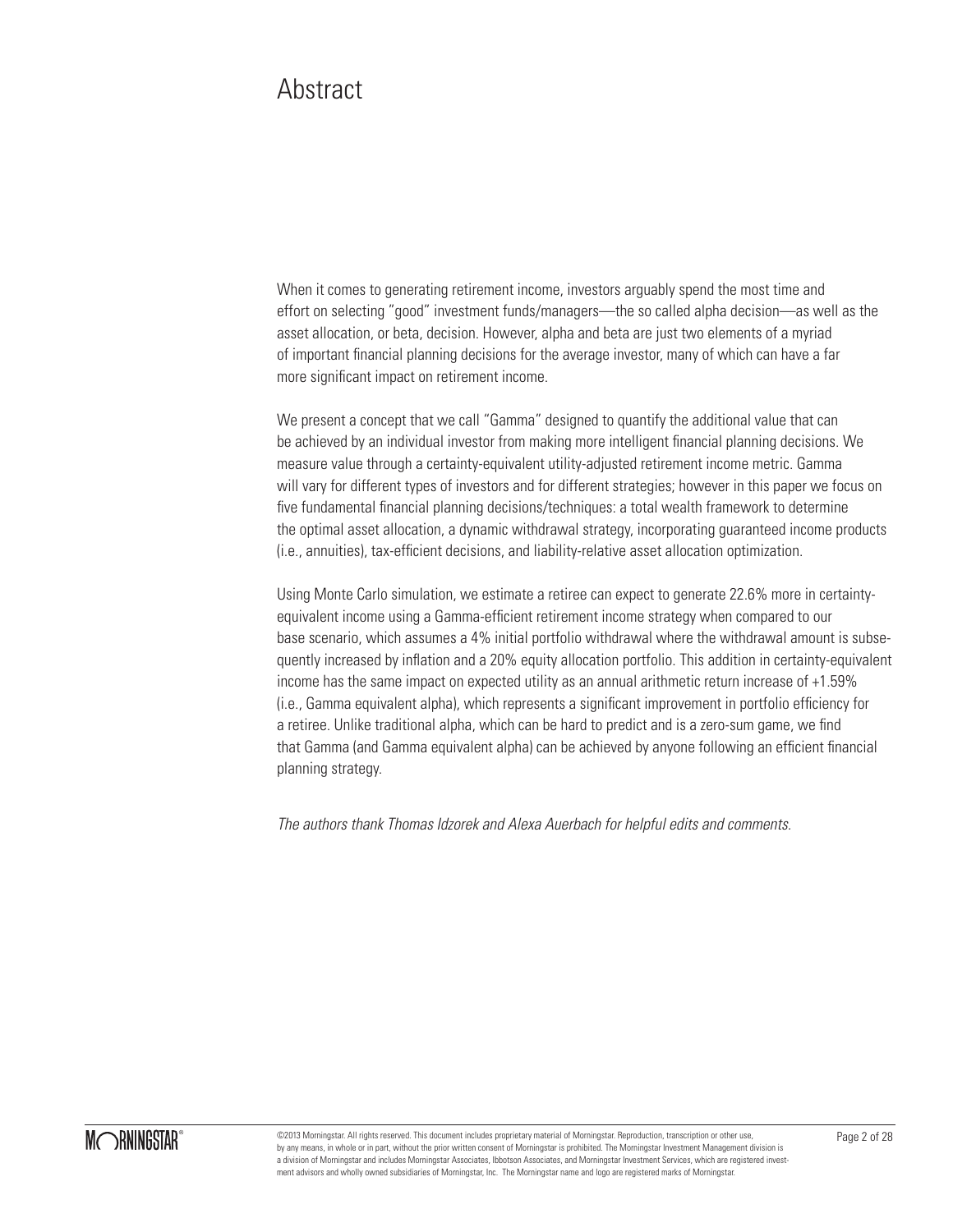## Alpha, Beta, and Now…Gamma

The potential benefits from "good" financial planning decisions are often difficult to quantify. For any given portfolio, investment decisions can generally be decomposed into two primary components: beta and alpha. Beta can generally be defined as the systematic risk exposures of the portfolio (usually achieved through asset allocation), while alpha is the residual, or skill/luck-based, component associated with the various flavors of active management (e.g. tactical asset allocation, security selection, etc.). Alpha and beta are at the heart of traditional performance analysis; however, as we show in this paper, they are only one of the many important financial planning decisions, such as savings and withdrawal strategies, that can have a substantial impact on the retirement outcome for an investor.

In this paper we present a concept that we call "Gamma" designed to measure the value added achieved by an individual investor from making more intelligent financial planning decisions. This value is measured by calculating the certainty-equivalent utility-adjusted retirement income across different scenarios. The Greek letter gamma is a widely used parameter in certain areas of finance, such as derivative's trading and risk management. We are using it here because we hope that our proposed measure will become well known, like alpha and beta; however with a specific new meaning within the context of wealth management.

We focus on five important financial planning decisions/techniques: a total wealth framework to determine the optimal asset allocation, a dynamic withdrawal strategy, incorporating guaranteed income products (i.e., annuities), tax-efficient allocation decisions, and a portfolio optimization that includes a proxy for the investor's implicit and/or explicit liabilities. Each of these five Gamma components creates value for retirees, and when combined, can be expected, given the paper's assumptions about risk aversion and other variables, to generate 22.6% more certainty-equivalent income when compared to a simplistic static withdrawal strategy according to our analysis. This additional certainty-equivalent income has the same impact on expected utility as an arithmetic "alpha" of 1.59% (i.e., Gamma equivalent alpha) and thereby represents a significant potential increase in portfolio efficiency (and retirement income) for retirees.

#### *Beyond Beta and Alpha*

The notions of beta and alpha (in particular alpha) have long fascinated financial advisors and their clients. Alpha allows a financial advisor to demonstrate (and potentially quantify) the excess returns generated, which can help justify fees. In contrast, beta (systematic risk exposures) helps explain the risk factors of a portfolio to the market, i.e., the asset allocation.

©2013 Morningstar. All rights reserved. This document includes proprietary material of Morningstar. Reproduction, transcription or other use, Page 3 of 28 by any means, in whole or in part, without the prior written consent of Morningstar is prohibited. The Morningstar Investment Management division is a division of Morningstar and includes Morningstar Associates, Ibbotson Associates, and Morningstar Investment Services, which are registered investment advisors and wholly owned subsidiaries of Morningstar, Inc. The Morningstar name and logo are registered marks of Morningstar.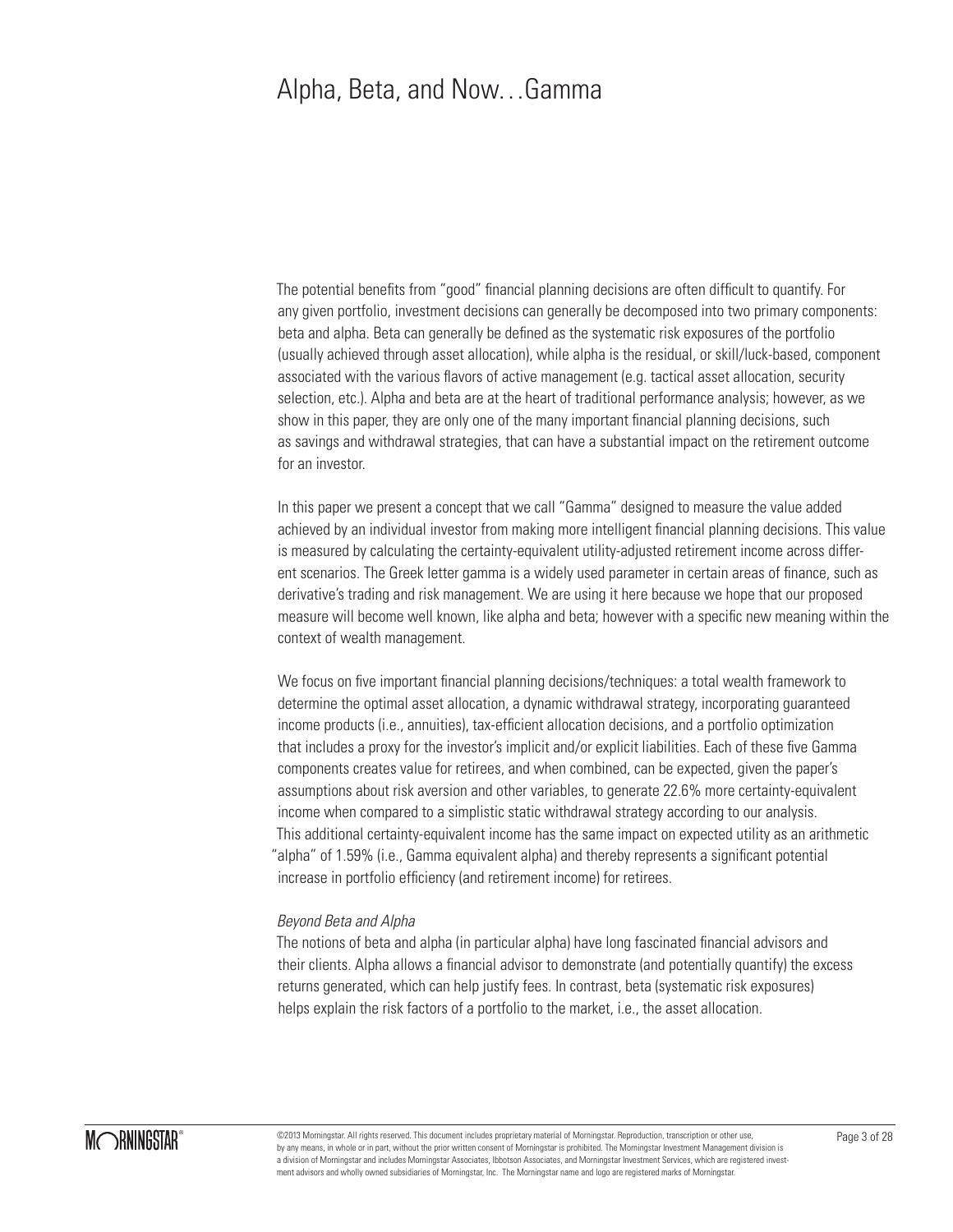If an advisor is paid solely to manage a portfolio of assets, and does nothing else, i.e., offers no additional advice regarding anything other than the investment of the client assets, then the concepts of alpha and beta should be relatively good measures of the value of the advisor. However, in more complex engagements, in when providing financial planning services to clients, value cannot be defined in such simple returns as alpha and beta, since the objective of an individual investor is typically to achieve a goal, and that goal is most likely to achieve a successful retirement.

It may be that a financial advisor generates significant negative alpha for a client (i.e., invests the client's money in very expensive mutual funds that underperform), but still provides other valuable services that enable a client to achieve his or her goals. While this financial advisor may have failed from a pure alpha perspective, the underlying goal was accomplished. This is akin to losing a battle but winning the war.

Individual investors invest to achieve goals (typically an inflation-adjusted standard of living), and therefore doing the things that help an investor achieve those goals (i.e., adding Gamma) is a different type of value than can be attributed to alpha or beta alone, and is in many ways more valuable. Therefore, asset-only metrics are an incomplete means of retirement strategy performance.

### *Gamma Factors*

In this paper, we examine the potential value, or Gamma, that can be obtained from making five different "intelligent" financial planning decisions during retirement. A retiree faces a number of risks during retirement, some of which are unique to retirement planning and are not concerns during accumulation. These five different Gamma factors are:

### 1. *Asset Location and Withdrawal Sourcing:*

Tax-efficient investing for a retiree can be thought of in terms of both "asset location" and intelligent withdrawal sequencing from accounts that differ in tax status. Asset location is typically defined as placing (or locating) assets in the most tax-efficient account type. For example, it generally makes sense to place less tax-efficient assets (i.e. the majority of total return comes from coupons/dividends taxed as ordinary income), such as bonds, in retirement accounts (e.g., IRAs or 401(k)s) and more tax-efficient assets (i.e. the majority of total return comes from capital gains taxed a rate less than ordinary income), such as stocks, in taxable accounts. When thinking about withdrawal sequencing, it typically makes sense to withdrawal monies from taxable accounts first and more tax-efficient accounts (e.g., IRAs or 401(k)s) later.

### 2. *Total Wealth Asset Allocation:*

Most techniques used to determine the asset allocation for a client are relatively subjective and focus primarily on risk preference (i.e., an investor's aversion to risk) and ignore risk capacity (i.e., an investor's ability to assume risk). In practice, however, we believe asset allocation should be based on a combination of risk preference and risk capacity, although primarily risk capacity. We determine an investor's risk capacity by evaluating his or her total wealth, which is a combination of human capital (an investor's future potential savings) and financial capital. We can then either use the market portfolio as the target aggregate asset allocation for each investor (as suggested by the Capital Asset Pricing Model) or build an investor-specific asset allocation that incorporates an investor's risk preferences. In both approaches, the financial assets are invested, subject to certain constraints, in order to achieve an optimal asset allocation that takes both human and financial capital into account.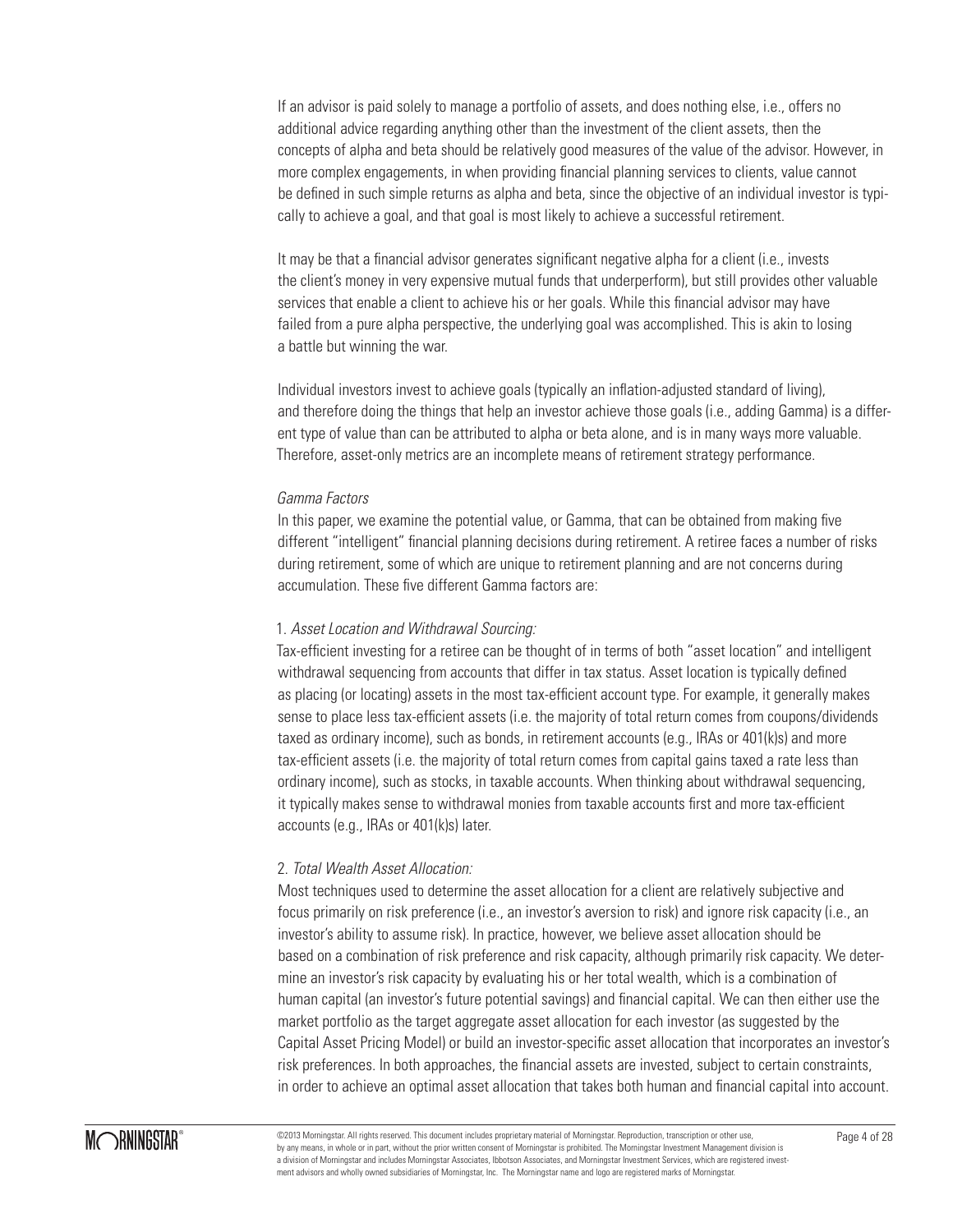## 3. *Annuity Allocation:*

Outliving one's savings is one of the greatest fears among retirees. For example, a study by Allianz Life has noted that more retirees feared outliving their resources (61%) versus death (39%) (Bhojwani 2011). Annuities allow a retiree to hedge away longevity risk and can therefore improve the overall efficiency of a retiree's portfolio. The contribution of an annuity within a total portfolio framework, (benefit, risk, and cost) must be considered before determining the appropriate amount and annuity type.

## 4. *Dynamic Withdrawal Strategy:*

The majority of retirement research has focused on static withdrawal strategies where the annual withdrawal during retirement is based on the initial account balance at retirement, increased annually for inflation. For example, a "4% Withdrawal Rate" would really mean a retiree can take a 4% withdrawal of the initial portfolio value and continue withdrawing that amount each year, adjusted for inflation. If the initial portfolio value was \$1 million, and the withdrawal rate was 4%, the retiree would be expected to generate \$40,000 in the first year. If inflation during the first year was 3%, the actual cash flow amount in year two (in nominal terms) would be \$41,200. Under this approach the withdraw amount is based entirely on the initial income target, and is not updated based on market performance or expected investor longevity. The approach we use in this paper, originally introduced by Blanchett, Kowara, and Chen (2012), determines the annual withdrawal amount annually based on the ongoing likelihood of portfolio survivability and mortality experience.

## 5. *Liability-Relative Optimization:*

Asset allocation methodologies commonly ignore the funding risks, like inflation and currency, associated with an investor's goals. By incorporating the liability into the portfolio optimization process it is possible to build portfolios that can better hedge the risks faced by a retiree. While these "liability-driven" portfolios may appear to be less efficient asset allocations when viewed from an asset-only perspective, we find they are actually more efficient when it comes to achieving the sustainable retirement income.

From a more holistic perspective, each of these Gamma concepts can be thought of as actions and services provided by financial planners. This is a concept Bennyhoff and Kinniry (2011) called "Advisor's alpha" and Scott (2012) calls "household alpha." However, Bennyhoff and Kinniry do not attempt to quantify the potential benefit of these actions and discuss the implications in a more qualitative fashion and Scott focuses solely on the potential benefit from optimal Social Security claiming decisions. Scott does however note the potential use of a utility function to measure the tradeoffs involved in the Social Security decision. In this paper, we take a utility function approach to quantify the benefit of different income-maximizing decisions The goal of this paper is to provide some perspective, as well as quantify, the potential benefits that can be realized by an investor (in particular a retiree) from using a Gamma-optimized portfolio.

### *Measuring Gamma*

One approach to quantifying the economic gain from making more intelligent financial planning decisions is to calculate the net present value of the additional income generated by the improved strategy. Scott (2012) uses this approach to quantify the economic benefit that American investors can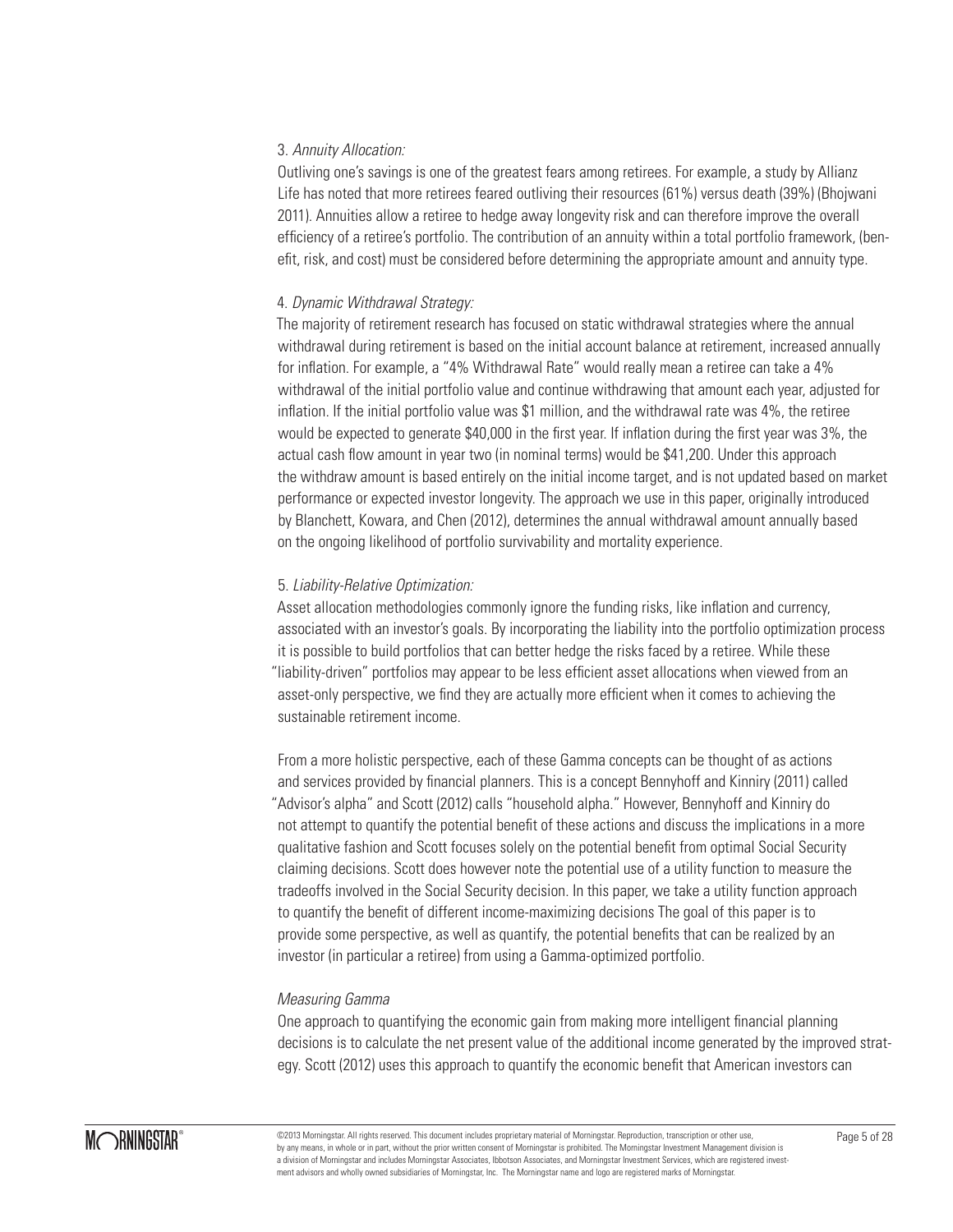obtain from strategically timing the start of Social Security benefits (e.g., delaying the initial claiming age). A benefit of using an objective measure like this is that it does not require any explicit assumptions about subjective investor preferences.

However, Scott notes that "one could argue for a utility measure." A utility approach is especially apt to evaluate strategies with uncertain results. For example, Scott and Watson (2013) use a utility maximization model to benchmark the efficacy of heuristic retirement income strategies with uncertain outcomes. Given the uncertain future cash flows associated with retirement income strategies, we developed a utility framework to measure Gamma, even though it requires that we make explicit assumptions about investors' attitudes towards the timing and risk of income. While objective approaches may exist in certain cases we needed an approach that is applicable to all strategies. To control for the subjective elements of our approach, we experimented with alternative value of the preference parameters. (See Appendix D.)

In its most general form, utility theory postulates that an investor ranks alternative combinations of levels of goods and services by mapping each combination into a single number, the level of utility. In situations that involve uncertainty, the alternative combinations are the possible outcomes of a random process. If each possible outcome is itself a single variable such as a level of wealth or income, and if the agent assigns a probability to each possible outcome, we can think of the agent assigning levels of utility to alternative probability distributions of the variable. With some additional assumptions, the level of utility of can be calculated as the mathematical expectation of a function of the variable. This function is called the expected utility function and the approach of modeling utility in this way is known as expected utility theory. Financial economists have successfully used expected utility for over 60 years to model rational investment decision making. In fact, Markowitz's (1959, 1987) famous mean-variance model of portfolio construction which led to the development of alpha and beta, has motivations from expected utility theory. In the context of measuring Gamma, the uncertainty is not merely regarding the level of income for one period, but rather with levels of incomes over multiple periods. While deterministic income time series can be ranked using an intertemporal utility function, ranking stochastic time series requires additional assumptions and modeling techniques. We present the details of our method for calculating the utility of simulated distributions of income time series in Appendix A. Here we summarize the procedure.

In each case that we test, for both the cases that serve as benchmarks and those that deploy one or more of the five strategies we describe above, we generate a matrix of income levels through Monte Carlo simulation. Each row of the matrix is made up of income levels at a given time from different simulations and each column is a Monte Carlo trial. For each column, we calculate the utility of the time series it contains using an intertemporal utility function. We then calculate what constant level of income would yield the same level of utility as that of the time series contained in the column. Making this calculation for each column reduces each Monte Carlo trial to a single number which can be interpreted as a level of income. Treating each trial as equally likely, we now have a probability distribution for this univarite income measure. We then use an expected utility function to calculate the utility of this probability distribution. Finally, we find what certain level of income would result in the same level of utility. This is the certainty-equivalent income of the case in question. Gamma is the percentage difference between the certainty-equivalent income of the case in question and that of the benchmark case.

1 Sam Savage recalls Markowitz telling him that "he [Markowitz] had been indoctrinated at point-blank range in expected utility theory by my dad [Leonard J.



©2013 Morningstar. All rights reserved. This document includes proprietary material of Morningstar. Reproduction, transcription or other use, Page 6 of 28 by any means, in whole or in part, without the prior written consent of Morningstar is prohibited. The Morningstar Investment Management division is a division of Morningstar and includes Morningstar Associates, Ibbotson Associates, and Morningstar Investment Services, which are registered investment advisors and wholly owned subsidiaries of Morningstar, Inc. The Morningstar name and logo are registered marks of Morningstar.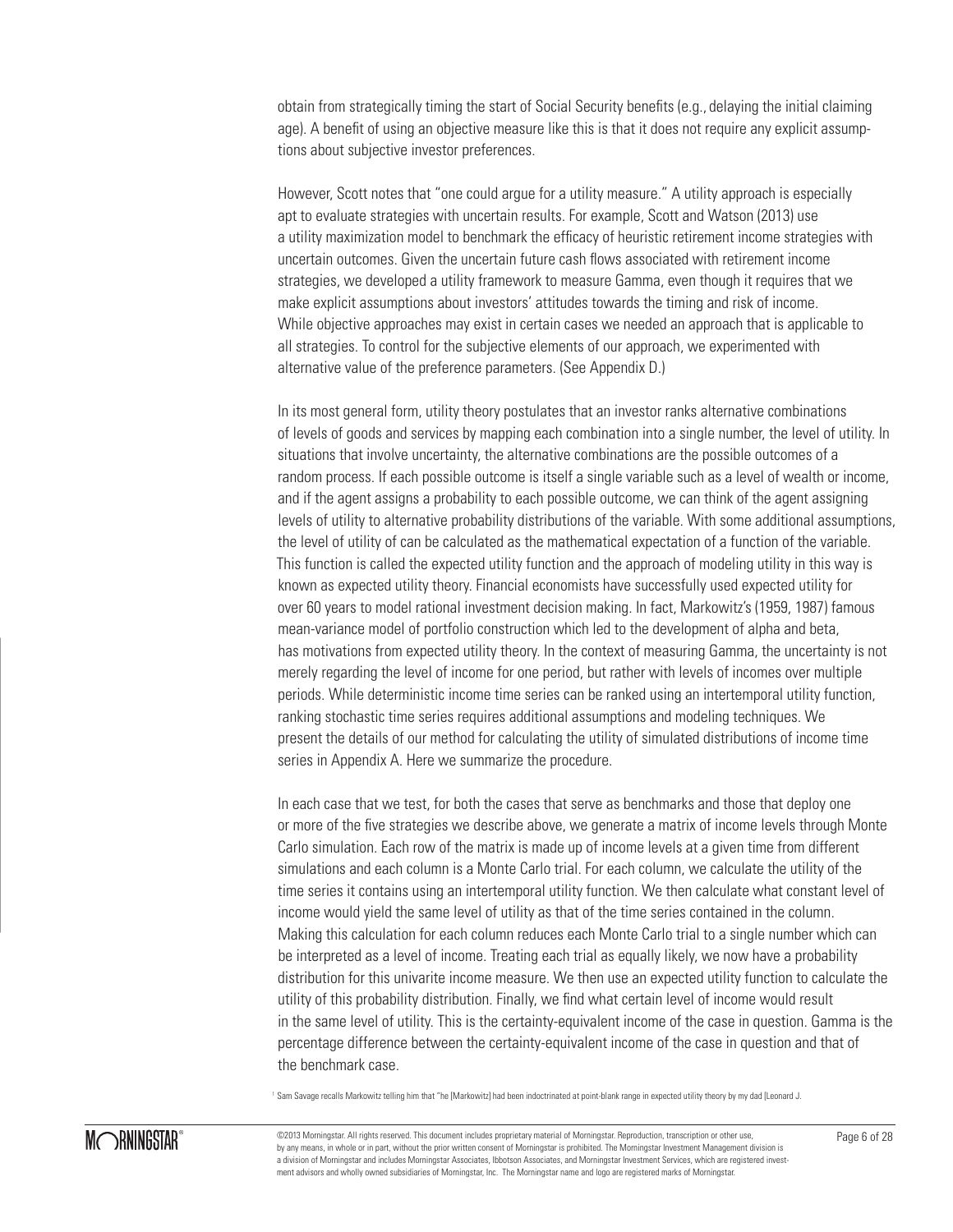While in principle utility functions can take any number of forms, to keep the calculations simple and to make it easy to vary investor preferences, we follow the common practice of using parametric utility functions. We do so for both the intertemporal and the expected utility functions. In Appendix A we present these functions along with our default set of preference parameters which we vary in Appendix D.

In calculating intertemporal utility, we take the uncertainty of lifespans into account with a parametric mortality model which we describe in Appendix B. Since the value of Gamma varies from one Monte Carlo simulation to the next, we use a bootstrap technique to estimate distributions for Gamma estimates. The standard deviations of these distributions provide estimates of the standard error of our Gamma estimates.

#### *Gamma Tests*

In order to determine the impact on Gamma from the five different strategies considered, we perform two entirely different "tests." We use the first test to determine the impact of Asset Location and Withdrawal Sourcing (i.e., tax efficient decisions) and the second to calculate contribution to Gamma from total wealth asset allocation, annuity allocation, dynamic withdrawal strategy, and liability-relative optimization.

While ideally a single generator would have been used to quantify the unique contribution of each of the five decisions, the tax calculations are relatively complex and the separation was done out of necessity. Therefore, in order to determine the aggregate Gamma from the two different tests, the results for the tests must be combined. We leave the functional form for aggregating Gamma from different tests for future research. Here, for simplicity purposes, we assume the improved certaintyequivalent income that could be generated are additive across the two tests. Since the tests are relatively independent (i.e., each quantifying some different aspect of potential "financial planning alpha"), we see no reason why this would not be the case.

#### *Simulation and Bootstrapping*

To simulate returns, we begin with a pool of 50,000 vectors of asset class returns generated using the Truncated Lévy Flight (TLF) distribution presented by Xiong and Idzorek (2011) with the asset class assumptions presented in Appendix B. (The TLF distribution is a skewed fat-tailed distribution that reflects the statistical properties that are found in historical asset class return data as documented by Kaplan [2012, chapters 18 and 19] and Xiong [2010].) To expedite calculations, we draw10,000 return-vectors with replacement before computing Gamma. We then draw with replacement from these 10,000 return-vectors, 5,000 50-year strings of return vectors to calculate Gamma. The returns selected and their sequence is determined by a seed, or initial starting variable. We bootstrap by varying the seed.We perform a bootstrap analysis by repeating each 5,000-trial Monte Carlo simulation multiple times, each time using a different seed. We use these results to estimate a distribution for Gamma in each case. We report the average of each distribution as our estimate of Gamma and the standard deviation as its standard error.

#### *Test 1: Tax Efficiency*

For the test on tax efficiency we created a simulator that contained two account types: a 401(k) account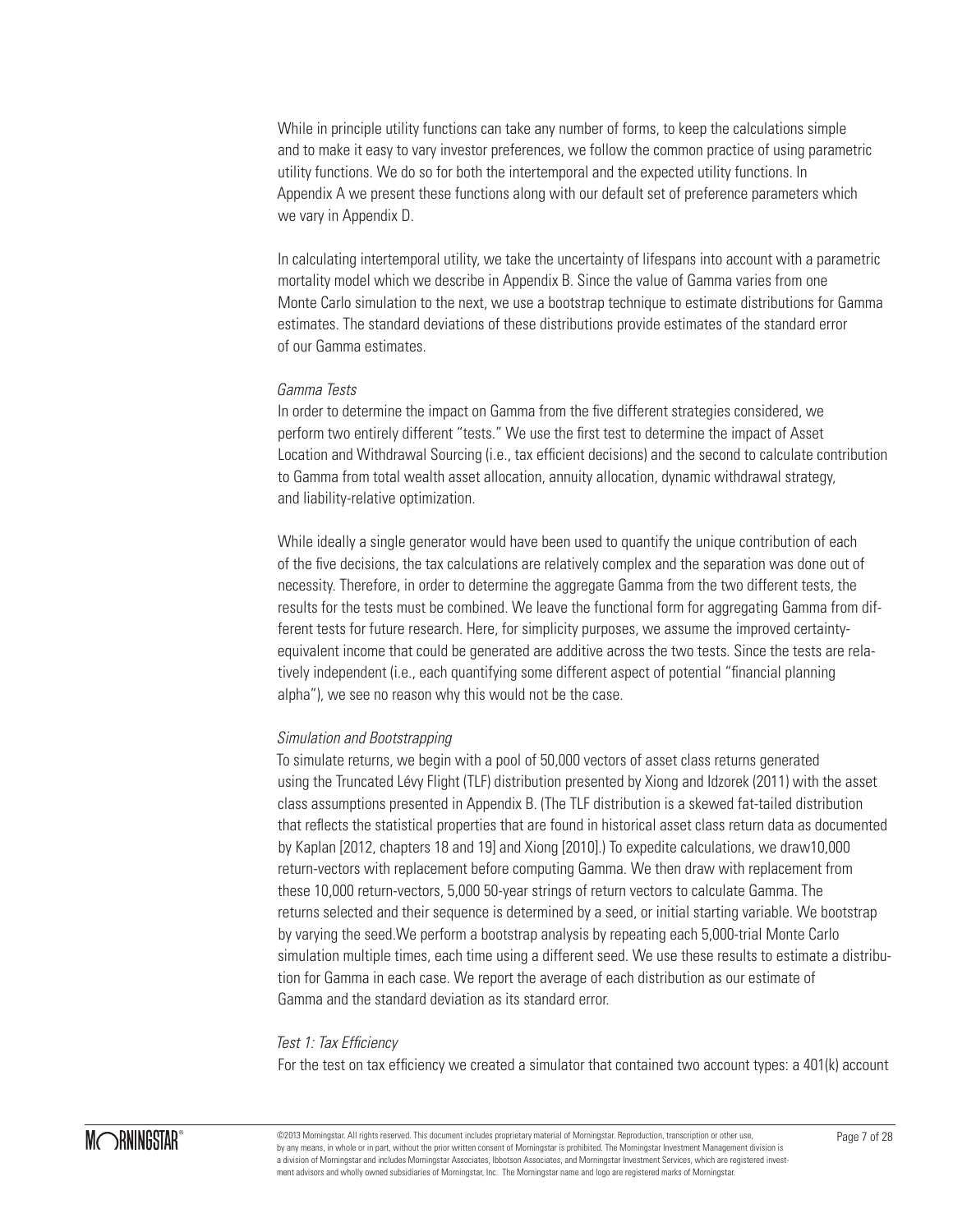and a taxable account. For the 401(k) account, gains in the account are not realized until income is withdrawn from the account. All 401(k) income is assumed to be taxed at a 30% tax rate (which is lower than the highest current marginal tax rate of 39.6%). For the taxable account, tax is due for all gains that are realized. We assume that all bond returns are realized annually and taxed at the 30% tax rate. We assume that stock returns come from 50% long-term capital gains (or qualified dividends), which are taxed at 15%, and from 50% short-term capital gains (or non-qualified dividends), which are taxed at 30%. Within the taxable account, 40% of all gains during the year are assumed to be realized by the investor, which is a relatively tax-efficient portfolio. We assume that all income withdrawals from the taxable account are sourced from "basis" first if the annual gains are not enough to support the distribution. We assume that the beginning basis is 100% of the taxable account value upon retirement.

We assume that the account balances in the 401(k) account and the taxable account are equal. The key difference in this analysis is the location of the stocks and bonds and the sequence of the withdrawals from the two accounts. We assume that the equity allocation of the portfolio is a constant 40%, and this 40% equity allocation is maintained over the life of the portfolio. Stocks and bonds are first purchased in the 401(k) account in order to achieve the 40% equity target and then purchased in the taxable account, if necessary. In some cases this means realizing gains in order to maintain the target equity allocation. The key assumption, therefore, is that maintaining the target equity allocation is more important than tax efficiency. Also, if a consistent equity allocation were not maintained, the risk and return attributes of the portfolio could change considerably over the life of a given simulation, which would materially affect the results of the simulation. We assume a withdrawal rate of 4% of total financial wealth at retirement, increased annually by inflation during retirement.

We consider a total of nine different scenarios, three different asset location scenarios and three different withdrawal sequencing scenarios. Among the possible outcomes are an efficient scenario, a "split" scenario, and an "inefficient" scenario. The efficient scenario represents the most efficient possible solution, which is both allocating as much bonds as possible in the 401(k) account for the asset location test and withdrawing from the taxable account first for the sequencing test. The "split" scenario assumes everything is divided evenly among the options. The inefficient scenario represents the least-efficient possible solution, which is both holding as much stocks as possible in the 401(k) account for the asset location test and withdrawing from the 401(k) account first for the sequencing test. The scenario where both options are "split" (i.e., the double-split scenario) is assumed to be the "base scenario" and subsequent results from the other eight scenarios are compared against the results of the double-split scenario. Table 1 presents the results.

#### **Table 1: Asset Location and Withdrawal Sequencing (Income Order) Results**

| <b>Gamma of Strategy</b> |                                            |       |             |  |  |  |  |
|--------------------------|--------------------------------------------|-------|-------------|--|--|--|--|
| <b>Income Order</b>      | <b>Asset Location Portfolio Efficiency</b> |       |             |  |  |  |  |
|                          | <b>Ffficient</b>                           | 1/n   | inefficient |  |  |  |  |
| 401k First               | $-1.02\%$                                  | 1.92% | 3.18%       |  |  |  |  |
| Split                    | 1.53%                                      | 405%  | 6.51%       |  |  |  |  |
| <b>Taxable First</b>     | 3.23%                                      | 4.06% | 10.56%      |  |  |  |  |



©2013 Morningstar. All rights reserved. This document includes proprietary material of Morningstar. Reproduction, transcription or other use, Page 8 of 28 by any means, in whole or in part, without the prior written consent of Morningstar is prohibited. The Morningstar Investment Management division is a division of Morningstar and includes Morningstar Associates, Ibbotson Associates, and Morningstar Investment Services, which are registered investment advisors and wholly owned subsidiaries of Morningstar, Inc. The Morningstar name and logo are registered marks of Morningstar.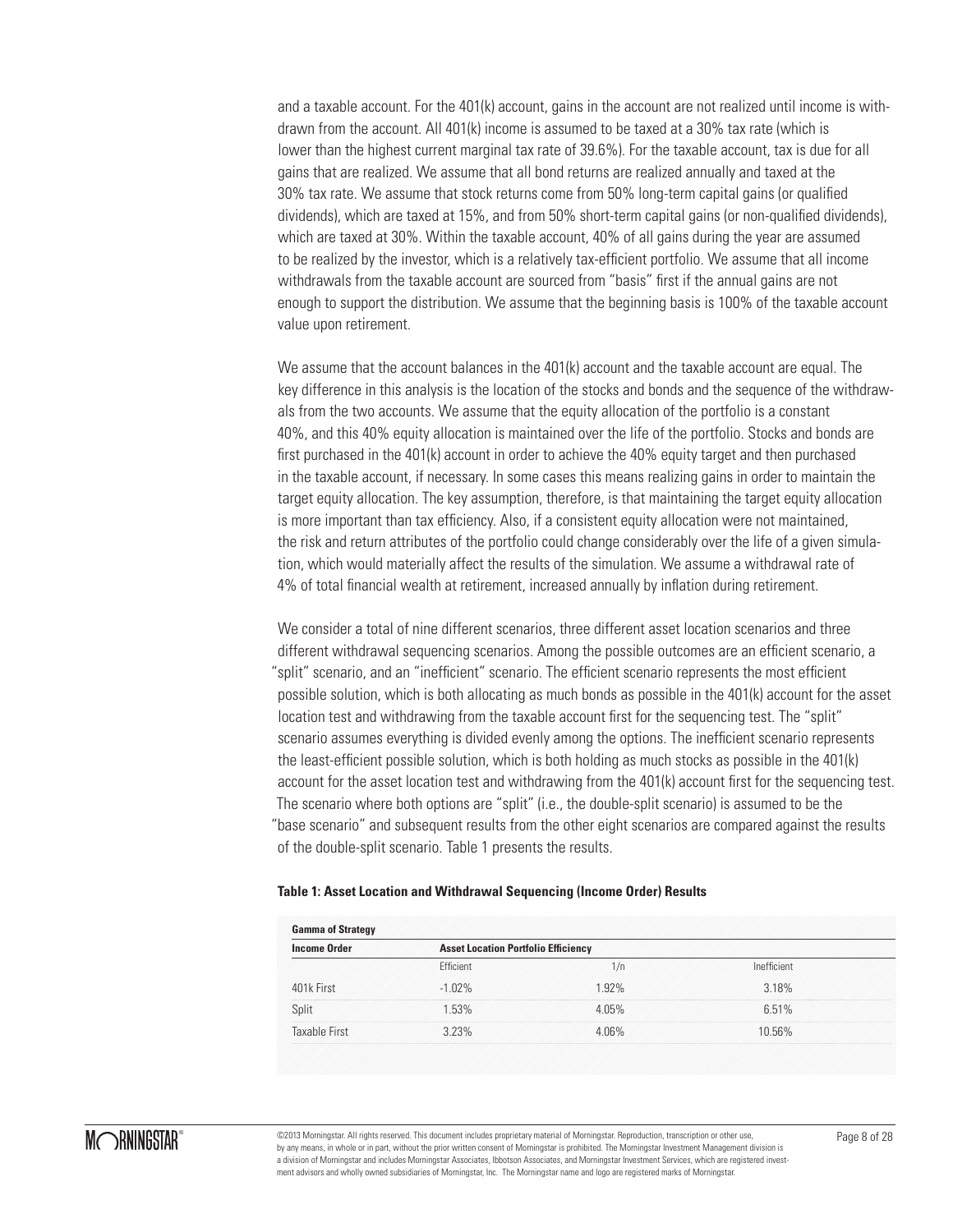As Table 1 shows, there are definite costs associated with inefficient investing during retirement. This cost can be attributed to the "return drag" associated with paying taxes versus delaying payment. The difference in retirement utility-adjusted income for the least efficient of the nine scenarios (inefficient asset location and 401(k) withdrawals first) to the most efficient (efficient asset location and taxable withdrawals first) is 3.23% with a standard error of 0.05% based on 100 simulations. This is a relatively large difference, but it is important to point out that this is a comparison of the worst possible outcome to the best. The double-split scenario is likely a better proxy, because as opposed to assuming the investor is being actively unintelligent (i.e., investing in an inefficient portfolio), we assume the investor is unsure what to do and therefore spreads the portfolio and income across the available options.

The very small standard error shows that the benefit of the more tax-efficient portfolio with a given asset allocation is virtually a constant. To see the impact of asset allocation on the benefit of tax efficiency, we estimated Gamma for asset mixes that vary in equity allocation from 10% to 60%. Table 2 presents the results. These results show that the greater the fixed income allocation (lower equity allocation), the greater the benefit of tax efficiency. This makes sense since fixed income returns are generally taxed at a higher rate than equity returns and the "tax alpha" impacts outcomes more for lower return portfolios.

|                                                        | Gamma Estimate | Standard Frror |  |
|--------------------------------------------------------|----------------|----------------|--|
| 10%                                                    | 4.41%          | 0.05%          |  |
| 20%                                                    | 4.16%          | 0.04%          |  |
| 30%                                                    | 3.70%          | 0.05%          |  |
| 40%                                                    | 323%           | 0.05%          |  |
| しゅうしん かくい アール・アール かいしょう アール・アール アール・アール アール・アール<br>50% | 2.67%          | 0.05%          |  |
|                                                        | 2.33%          |                |  |

#### **Table 2: Impact of Asset Allocation on the Benefit of Tax-Efficiency**

While this analysis included two common tax account types: 401(k) (or a Traditional IRA) and a taxable account, it did not include a Roth IRA account. A Roth account is excluded since most investors are not likely to have significant assets in this account type today; however, given the increasing flexibility of Traditional to Roth IRA rollovers, Roth IRAs are likely to become increasingly common account types for retirees. Roth IRA accounts are perhaps the most efficient account type for retirement income because there are no minimum required distributions, Roth IRA income does not affect Social Security benefit taxation, and Roth IRAs are very efficient from an estate tax planning perspective. Therefore, additional potential Gamma gains are likely possible for a retiree who has money in Roth IRA-type account.

## **Test 2: Total Wealth Asset Allocation, Annuity Allocation, Dynamic Withdrawal Strategy, and Liability-Relative Optimization**

In order to determine the potential benefit associated with the four remaining Gamma factors, we created a base case similar to the one that we used for the tax-efficiency test but without a tax-deferred account. The overall "intelligence" of the base scenario will obviously affect the potential gains

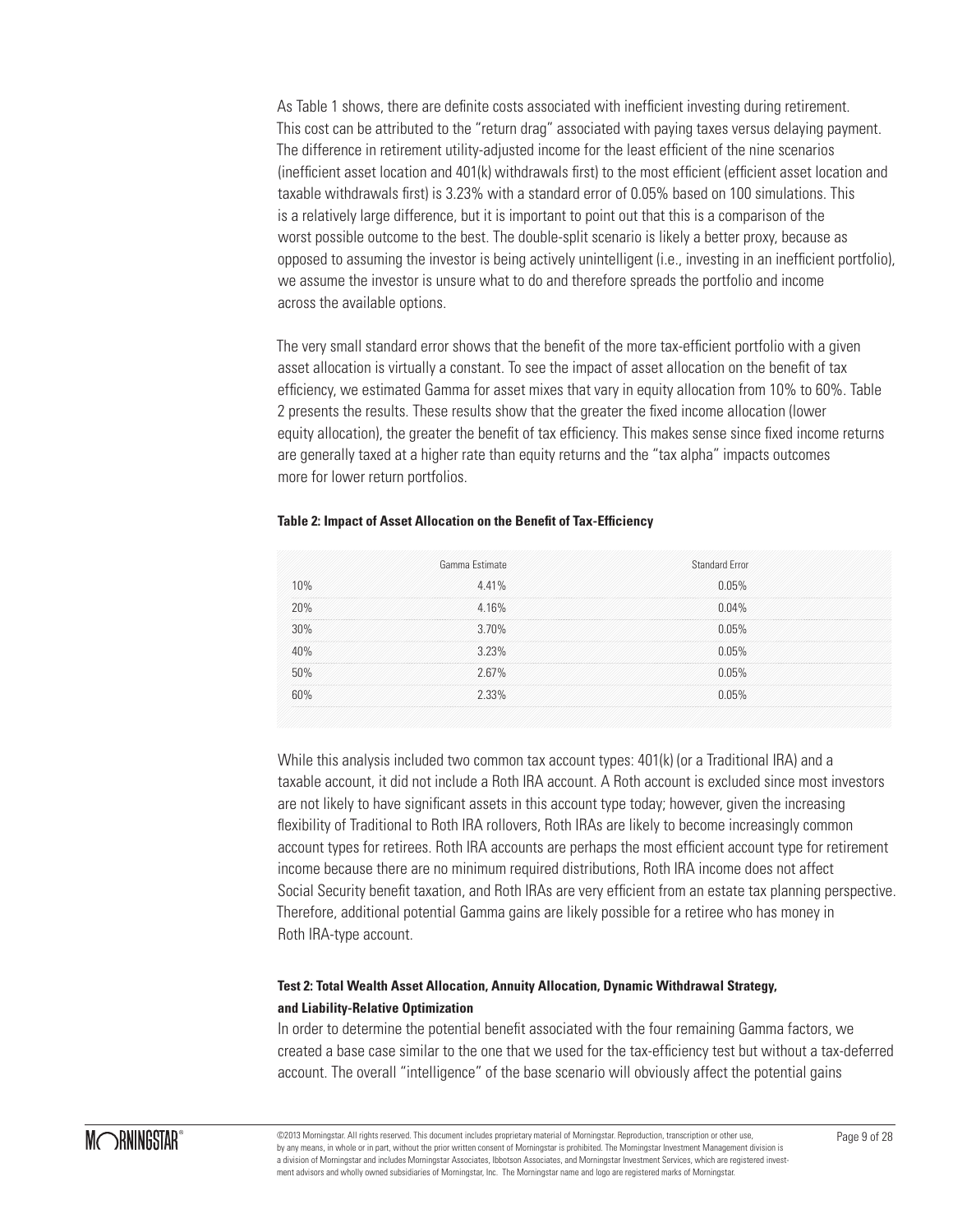available through more advanced approaches. We assume a relatively intelligent base scenario, where the retirees (a male and a female both age 65) would follow the "4% rule." The base equity allocation is assumed to be 20% , which is the approximate average for heads of household (investors) from age 65 to 95 with a least \$10,000 in financial assets based on the 2010 Survey of Consumer Finances.

For the total wealth asset allocation test, we assume a naïve portfolio allocation where the fixed income portion is invested in 20% Cash and 80% US Bonds. The equity portion is invested in 100% US Large-Cap Stocks. We place a boundary on the maximum and minimum potential equity allocation for the investment portfolio portion of the allocation. The boundaries are based on the equity allocations of the Morningstar target-date indices (Aggressive and Conservative, respectively). The range is between 33% and 67% equity for 65 year olds, decreases to between 26% and 53% for 75 year olds, and to between 24% to 48% by age 85 (where it roughly settles) .

With the second test we are able to estimate the Gamma of total wealth asset allocation, annuity allocation, a dynamic withdrawal strategy, and liability-relative optimization. For the total wealth asset allocation test we assume the overall optimal portfolio has an equity allocation of 45%, which is based on both public securities as well as non-publically traded instruments. We also assume that the mortality-weighted net present value of the annuity and/or Social Security income is "bond-like," i.e., with little or no risk of default. Given this assumed allocation, the remaining financial assets are invested in order to achieve a target equity allocation of 45%, (the assumed equity allocation of the overall optimal portfolio.) Note, though, the equity allocation is bounded between the high and low glide paths of the Morningstar target-date indices, as noted previously.

For the annuity allocation simulation, we assume that 25% of the total retirement assets are used to purchase a fixed immediate annuity that we assume has a payout rate of 5.68%. We obtained this rate from immediateannuities.com for a joint couple, male and female, both age 65, with 100% survivor benefit in December 2012.

The dynamic withdrawal strategy is based on the "Mortality Updating Failure Percentage" approach of Blanchett, Kowara, and Chen (2012) where the probability of outliving the distribution period parameter is 25% (which implies that the probability of success parameter is 75%). Under this approach, the percentage withdrawn from the portfolio will vary in a given year based on the assumed remaining expected mortality (i.e., expected retirement period) of the retiree/s and the amount that can be withdrawn that year that results in achieving the target probability of success. Table 3 shows a sample of withdrawal rates for different equity allocations over different time periods. For example, if the portfolio value is \$100,000, the equity allocation is 40% and the remaining expected life expectancy is 20 years, the withdrawal amount for that would be \$5,900 (which is 5.9% of the \$100,000 portfolio).



©2013 Morningstar. All rights reserved. This document includes proprietary material of Morningstar. Reproduction, transcription or other use, Page 10 of 28 by any means, in whole or in part, without the prior written consent of Morningstar is prohibited. The Morningstar Investment Management division is a division of Morningstar and includes Morningstar Associates, Ibbotson Associates, and Morningstar Investment Services, which are registered investment advisors and wholly owned subsidiaries of Morningstar, Inc. The Morningstar name and logo are registered marks of Morningstar.

<sup>2</sup> We provide a sensitivity analysis in Table D1 of Appendix D for the reader who is curious about the impact of different assumed basecase equity allocations. The impact is relatively minor.

 $3$  Contact the authors for more precise information about the equity glidepath range at each age.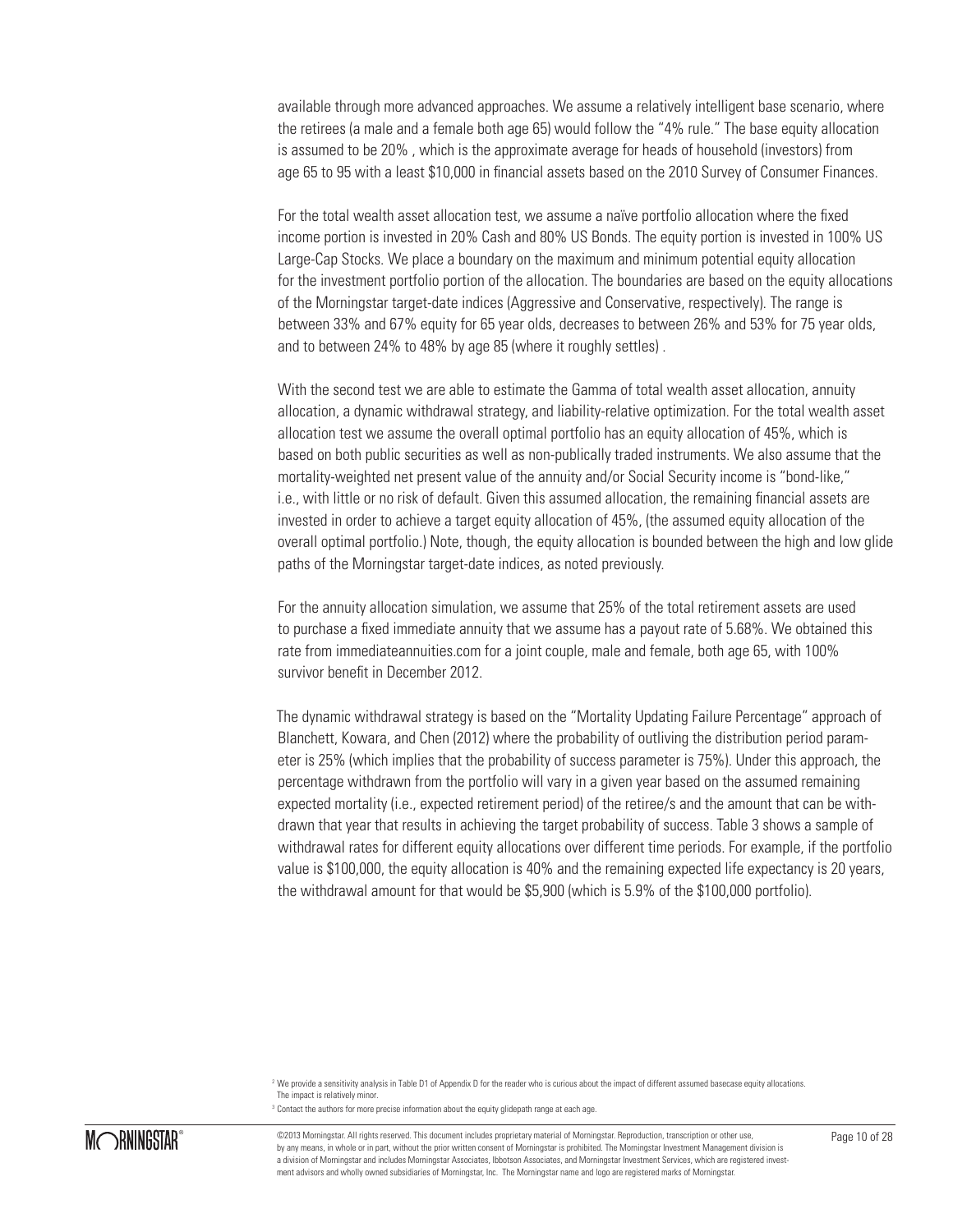| Table 3: Dynamic Withdrawal Strategy Portfolio Withdrawal Percentages by Equity Allocation |
|--------------------------------------------------------------------------------------------|
| and Number of Years Remaining                                                              |

| <b>Years Remaining</b> | <b>Equity Allocation</b> |       |       |       |         |
|------------------------|--------------------------|-------|-------|-------|---------|
|                        | 20%                      | 30%   | 40%   | 50%   | 60%     |
| 5                      | $20.0\%$                 | 19.9% | 19.9% | 19.8% | 19.9%   |
| 10                     | 10.4%                    | 10.4% | 10.5% | 10.5% | 10.5%   |
| 15                     | 7.2%                     | 7.3%  | 7.4%  | 7.4%  | 7.5%    |
| 20                     | 5.7%                     | 5.8%  | 5.9%  | 5.9%  | $6.0\%$ |
| 25                     | 4.8%                     | 4.9%  | 5.0%  | 5.0%  | 5.2%    |
| 30                     | 42%                      | 44%   | 4.5%  | 4.5%  | 47%     |
| 35                     | 3.8%                     | 3.9%  | 4.1%  | 4.1%  | 4.3%    |
| 40                     | 3.5%                     | 3.6%  | 3.8%  | 3.8%  | 40%     |

For the liability-relative optimization — an asset allocation that minimizes the variance of net assets— we create a reasonably efficient portfolio when thinking about the liability of a retiree: which is to create income for life, increased by inflation. Asset-centric approaches to portfolio optimization tend to ignore the risk structure of the underlying goal (which is retirement income in this case) and therefore can be suboptimal. The liability-relative optimal portfolio has a fixed income portion that is invested in 10% Cash, 20% US Bonds, 60% TIPS, and 10% Non-US Bonds and the equity portion is invested in 50% US Large stocks, 20% US Small stocks, 20% Non-US Large stocks, and 10% Emerging Markets.Social Security income is assumed to be half of the total annual real income target of the joint couple and therefore represents an asset that is 50% of the total value of the assets held by the retiree. While the precise Required Minimum Distributions (RMD) rules are not considered within the withdrawal process, the annual distributions for the dynamic approach do approximately equal RMDs since the withdrawals are based on remaining mortality.

### *Results*

Since it is not possible to test for the impact of total wealth asset allocation, annuity allocation, dynamic withdrawal strategy, and liability-relative optimization individually, we determine the relative impact of each by changing an assumption within the test generator. Given the fact that there are four variables with two possible usage types ("yes" or "no") there are 16 different scenarios to consider to estimate Gamma, as shown in Table 4.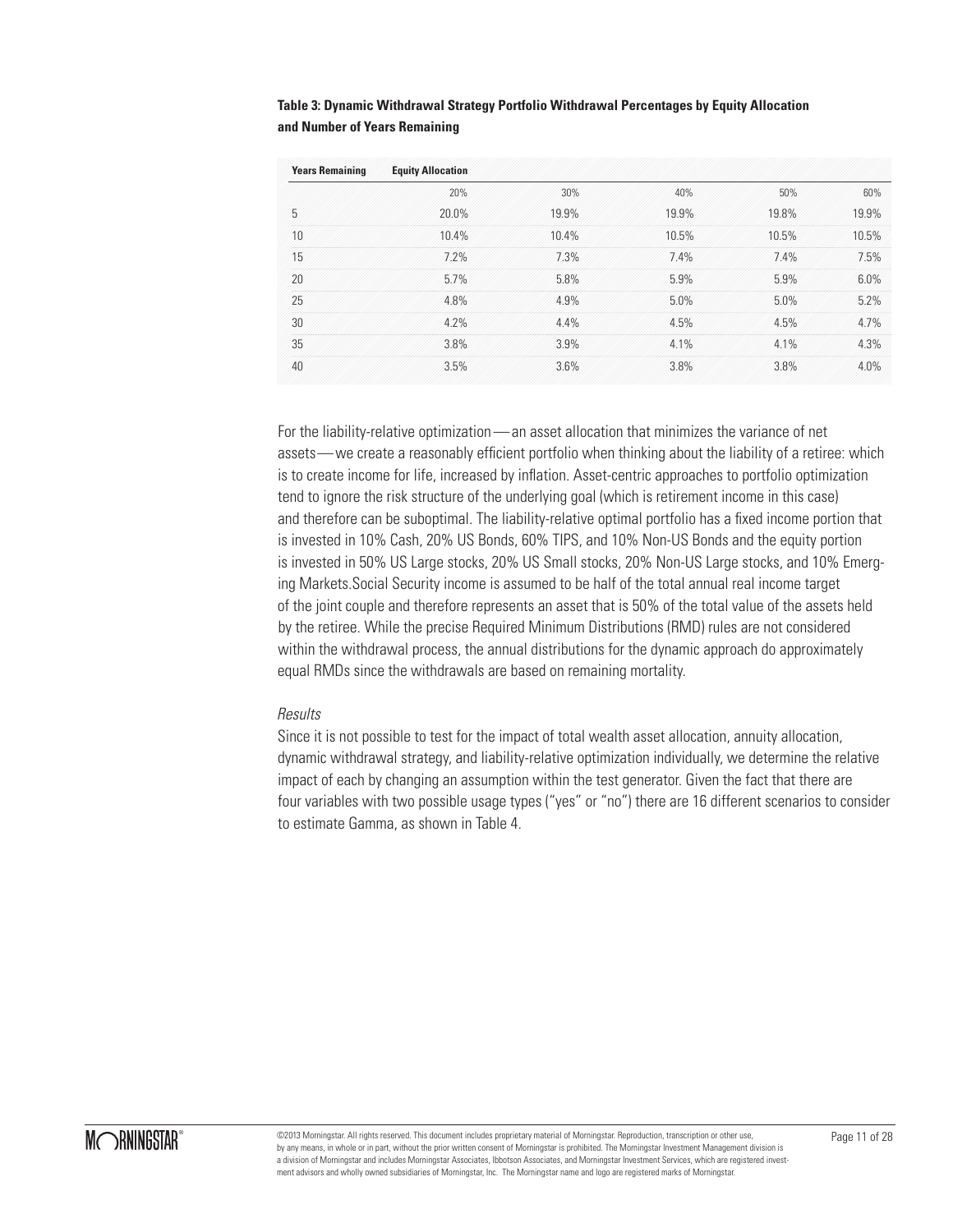#### **Table 4: Test 2 Scenarios**

| Test<br>Scenario   | <b>Tot Wealth</b><br><b>Asset Allocation</b> | Annuity<br>Allocation | Dynamic Withdrawal<br>Strategy | <b>Liability Relative</b><br>Optimization |
|--------------------|----------------------------------------------|-----------------------|--------------------------------|-------------------------------------------|
| 1                  | No                                           | No                    | No                             | No                                        |
| $\overline{2}$     | Yes                                          | No                    | No                             | No                                        |
| $\overline{3}$     | No                                           | Yes                   | No                             | No                                        |
| $\overline{4}$     | Yes                                          | Yes                   | No                             | No                                        |
| 5                  | No                                           | No                    | Yes                            | No                                        |
| $6\phantom{a}$     | Yes                                          | No                    | Yes                            | No                                        |
| $\overline{\iota}$ | No                                           | Yes                   | Yes                            | No                                        |
| 8                  | Yes                                          | Yes                   | Yes                            | No                                        |
| $\overline{9}$     | <b>No</b>                                    | No                    | No                             | Yes                                       |
| 10                 | Yes                                          | No                    | No                             | Yes                                       |
| 11                 | No                                           | Yes                   | No                             | Yes                                       |
| 12                 | Yes                                          | Yes                   | No                             | Yes                                       |
| 13                 | No                                           | No                    | Yes                            | Yes                                       |
| 14                 | Yes                                          | No                    | Yes                            | Yes                                       |
| 15                 | No                                           | Yes                   | Yes                            | Yes                                       |
| 16                 | Yes                                          | Yes                   | Yes                            | Yes                                       |

The aggregate increase in certainty-equivalent income from the simplest scenario (1) to the most advanced scenario (16) is the Gamma for the combined effect of these Gamma factors. Our estimate of this composite Gamma is 19.40% with a standard error of 1.03% based on 250 simulations for these four factors.

To decompose this composite Gamma into the contribution of each of the four factors, we also calculate the percentage difference in certainty-equivalent income for the 32 pairs of scenarios listed in Table 5 as well as the pair (16,1) that we use to estimate the composite Gamma. Each pair consists of a scenario that includes the factor in the column heading and corresponding scenario that excludes it. We average the results of the eight pairs for each of the four factors. Let ΓA denote the percentage difference in certainty-equivalent income for the pair (16,1) and let Γ i denote the average of the percentage increase in certainty-equivalent income from including factor i in each of its eight pairs. We decompose ΓA into four components that represent the contribution of factor i as follows: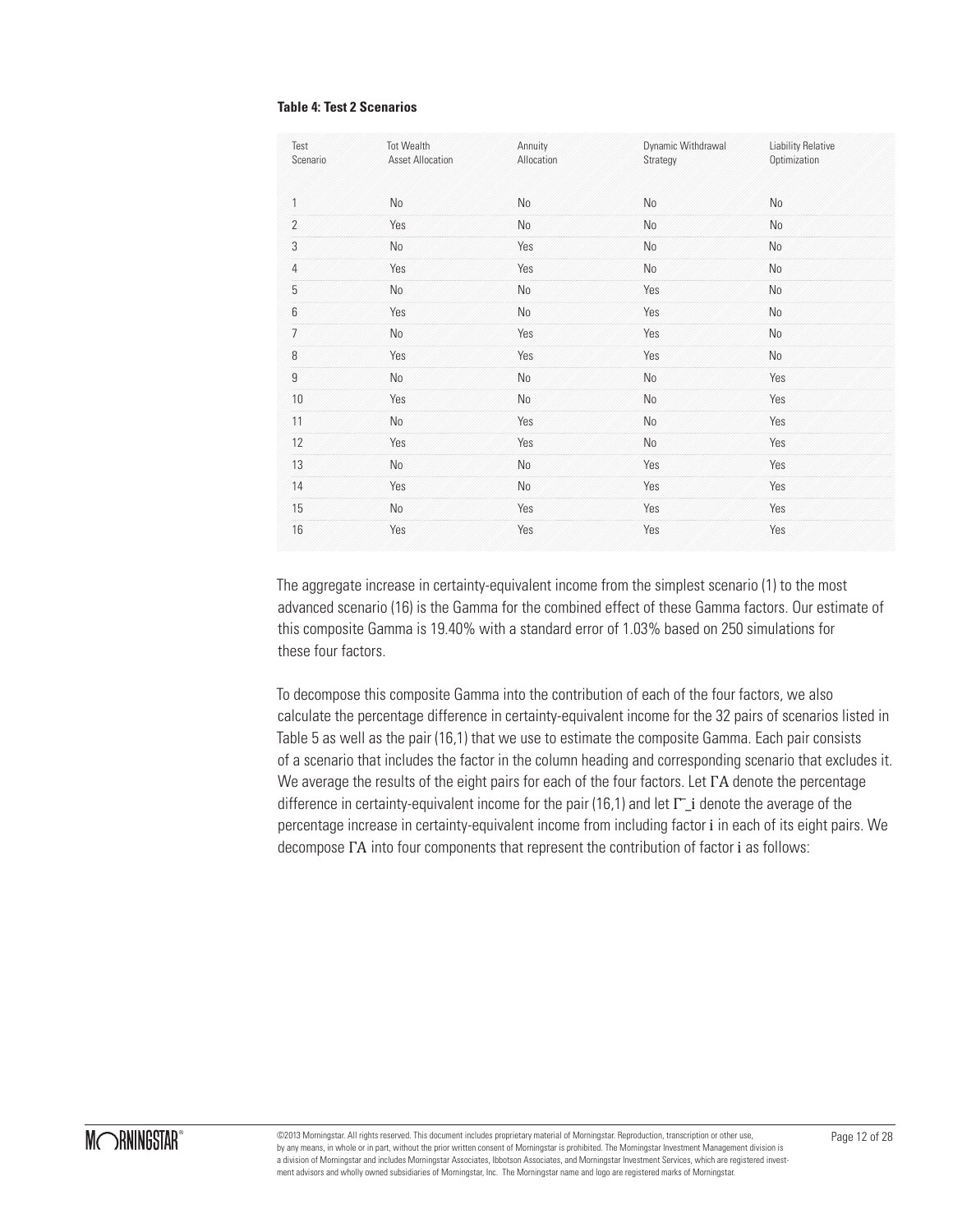#### **Table 5: Pairs of Scenarios to Decompose Gamma by Factor**

| <b>Tot Wealth</b><br><b>Asset Allocation</b> | Annuity<br>Allocation | Dynamic Withdrawal<br>Strategy | <b>Liability Relative</b><br>Optimization |
|----------------------------------------------|-----------------------|--------------------------------|-------------------------------------------|
| (2, 1)                                       | (3, 1)                | (5, 1)                         | (9, 1)                                    |
| (4, 3)                                       | (4, 2)                | (6, 2)                         | (10, 2)                                   |
| (6, 5)                                       | (7, 5)                | (7, 3)                         | (11, 3)                                   |
| (8, 7)                                       | (8, 6)                | (8, 4)                         | (12, 4)                                   |
| (10, 9)                                      | (11, 9)               | (13, 4)                        | (13.5)                                    |
| (12, 11)                                     | (12, 10)              | (14, 10)                       | (14, 6)                                   |
| (14, 13)                                     | (15, 13)              | (15, 11)                       | (15, 7)                                   |
| (16, 15)                                     | (16.14)               | (16, 12)                       | (16.8)                                    |

We present results of the of this attribution analysis in Table 6. Among the four types, a dynamic withdrawal strategy added the most Gamma, at 9.88%. We also include a sensitivity analysis in Appendix D to provide a better understanding of the sensitivity of Gamma using different assumptions and input parameters.

#### **Table 6: Attribution Analysis of Gamma for Test 2**

| Gamma Factor                         | Gamma Estimate | Standard Frror |
|--------------------------------------|----------------|----------------|
|                                      |                |                |
| <b>Total Wealth Asset Allocation</b> | 643%           | 0.53%          |
| <b>Annuity Allocation</b>            | 144%           | 0.13%          |
| Dynamic Withdrawal Strategy          | 988%           | 0.61%          |
| Liability Relative Optimization      | 165%           | $0.31\%$       |
| Intal                                | 19 40%         | 103%           |

### *Putting it All Together*

Up to this point we have conducted two different tests to determine the relative impact of five different kinds of Gamma: using total wealth to determine the optimal asset allocation, a dynamic withdrawal strategy, incorporating guaranteed income products, tax-efficient allocation decisions, and liabilityrelative portfolio optimization. While there may be slight differences in some of the assumptions used within the tests, the results of each of the tests should add value independently of the other four (as was demonstrated in the second test). If we add the results from the five different types of Gamma tested, we find a Gamma of 22.63%, i.e., \$122.63 for every \$100 generated by the base set of assumptions. We display this concept visually in Figure 1.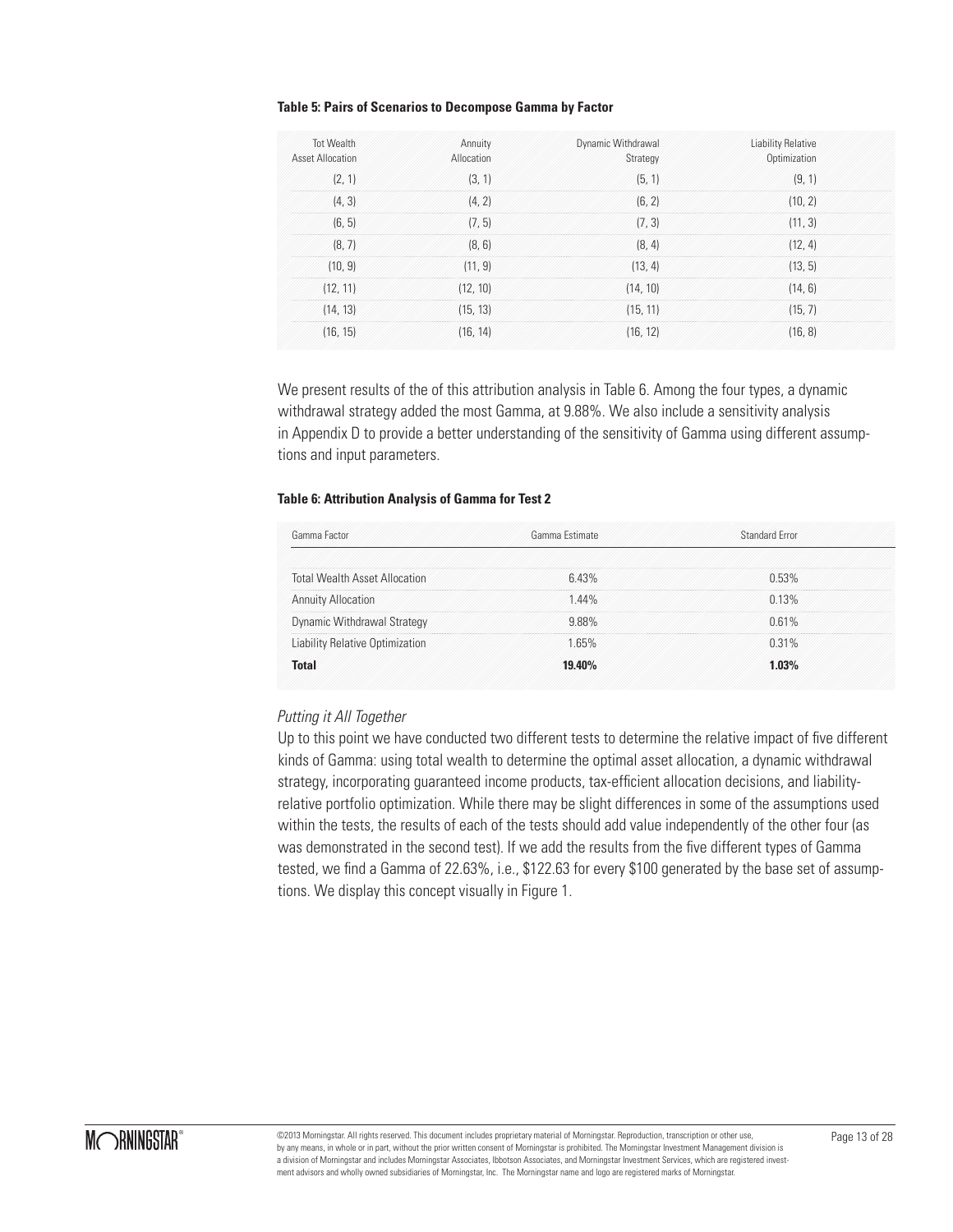

#### **Figure 1: Relative and Combined Impact of the Strategies Considered**

An increase in certainty-equivalent utility-adjusted income of 22.6% represents an impressive improvement in potential retirement income, but how does it relate from a traditional alpha perspective? In order to determine how much additional annual return, or alpha, is equivalent to the 22.6% Gamma, we conduct an additional analysis. We determine the total income generated for a 4% initial withdrawal rate and compare it to the income generated by portfolios with returns that are either higher or lower than the base portfolio(-2%, -1%, 0% (no change), +1%, +2%, and +3%). We compare the difference in the amount of income generated by the 4% withdrawal portfolio against the income generated by the 0% change (i.e., no change) portfolio. We show these results in Figure 2.

#### **Figure 2: Relationship between Additional Retirement Income and Changes in Returns for a 4% Initial Withdrawal Rate**



4 For the tax-efficiency Gamma, we use the result for the 40% equity allocation, 3.23%, to split the difference between the equity allocations for the target total wealth (60%) and the naïve portfolio (20%).



©2013 Morningstar. All rights reserved. This document includes proprietary material of Morningstar. Reproduction, transcription or other use, Page 14 of 28 by any means, in whole or in part, without the prior written consent of Morningstar is prohibited. The Morningstar Investment Management division is a division of Morningstar and includes Morningstar Associates, Ibbotson Associates, and Morningstar Investment Services, which are registered investment advisors and wholly owned subsidiaries of Morningstar, Inc. The Morningstar name and logo are registered marks of Morningstar.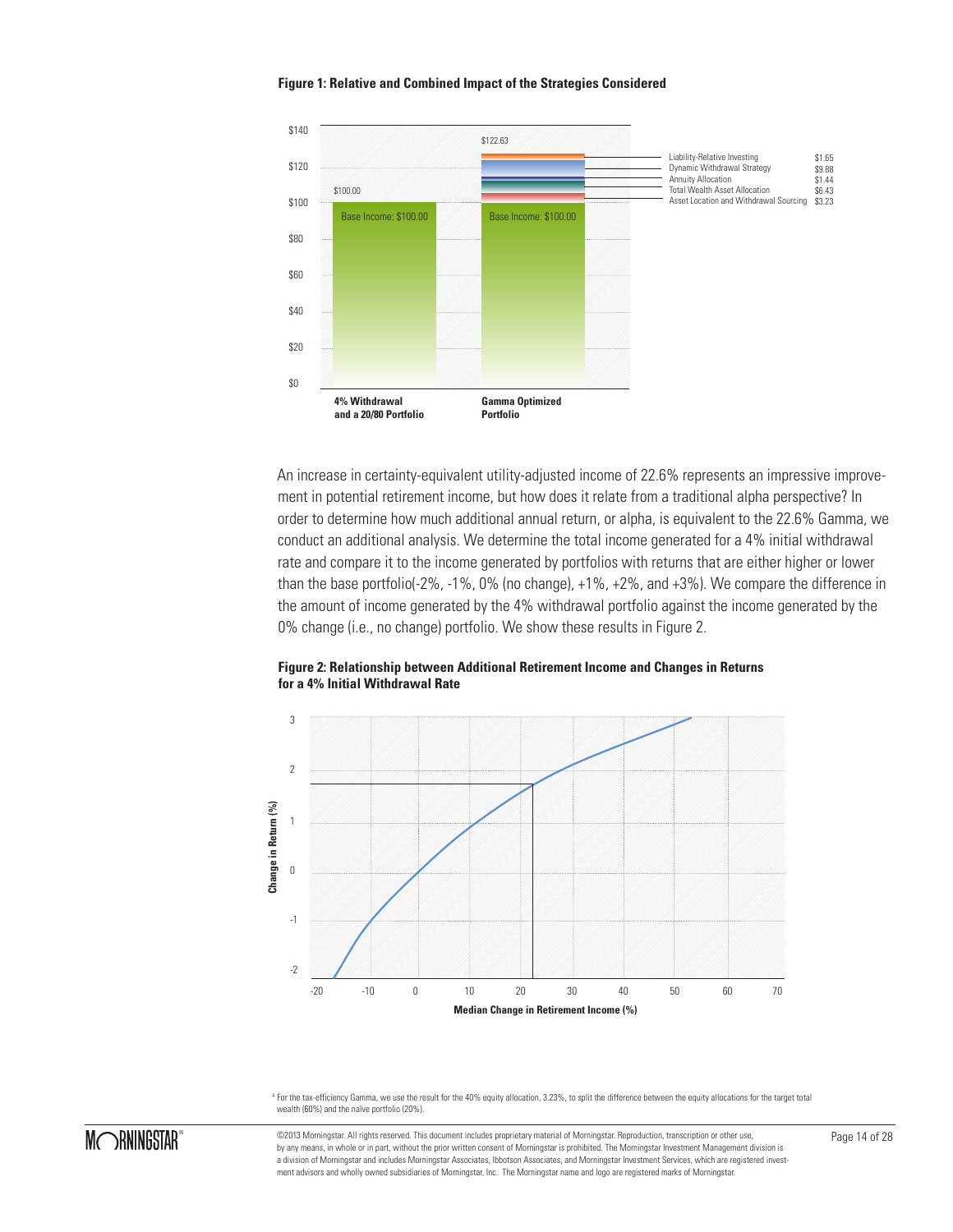By fitting a third-order polynomial to the curve depicting the 4% Initial Withdrawal, we estimate the equivalent return impact of a +22.6% increase in retirement income to be 1.59%. Table 7 shows how we attribute this Gamma-equivalent alpha among the five Gamma factors. This is likely to be significantly higher than any type of portfolio "alpha" that a financial advisor would be able to generate through fund selection or market timing. Also, while traditional portfolio alpha is a negative-sum game (since everyone cannot, on average, outperform the market), our results show that Gamma is not a zero-sum game and can be achieved by any investor who takes a smarter approach to generating retirement income.

| Gamma Type                             | Additional Income<br>Generated | Gamma Equivalent<br>Alpha |
|----------------------------------------|--------------------------------|---------------------------|
| <b>Total Wealth Asset Allocation</b>   | 643%                           | 0.45%                     |
| <b>Annuity Allocation</b>              | 1.44%                          | $0.10\%$                  |
| <b>Dynamic Withdrawal Strategy</b>     | 988%                           | 0.70%                     |
| Liability Relative Optimization        | 165%                           | 0.12%                     |
| Asset Location and Withdrawal Sourcing | 323%                           | 0.23%                     |
| Tota                                   | 2263%                          | 59%                       |

### **Table 7: Additional Certainty-Equivalent Income Amounts and Gamma-Equivalent Alpha Values**

#### *Implementation*

In this paper we explored five fundamental financial planning decisions/techniques: a total wealth framework to determine the optimal asset allocation, a dynamic withdrawal strategy, incorporating guaranteed income products (i.e., annuities), tax-efficient decisions, and liability-relative asset allocation optimization. Before concluding, let us revisit each of these decisions within the context of what it means to be following a Gamma-optimized approach:

- ► Total wealth framework: asset allocation decisions should be made considering an investor's total wealth, not just financial assets. Income sources such as pensions or Social Security and other forms of human capital, should be considered when building a portfolio, since each comprises an individual's holistic wealth and has varying risk characteristics.
- ► Dynamic withdrawal strategy: portfolio withdrawal decisions should be revisited on some regular basis, ideally at least annually, to ensure the portfolio withdrawal amount is still prudent and reasonable given return expectations and expected remaining length of the retirement period.
- **Incorporating guaranteed income products: annuities provide a guarantee that cannot be created from** a traditional portfolio: income for life. Annuities are a valuable form of insurance, and should at least be considered for each retiree.
- ► Tax-efficient decisions: taxes are a known drag on performance and the actual return realized by an investor. Therefore, it is very important to consider taxes when designing a portfolio for a client and withdrawing income during retirement.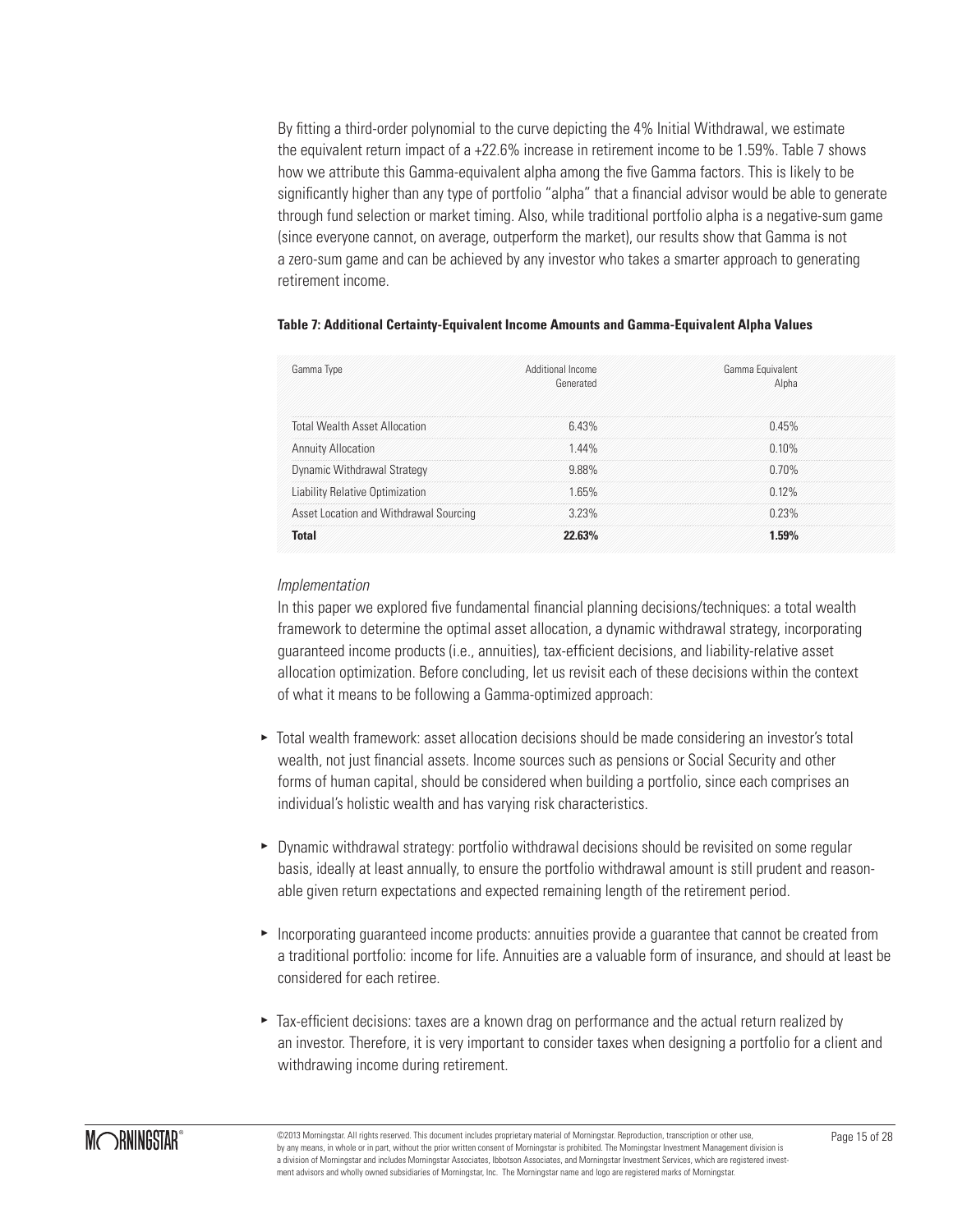- ► Liability-relative asset allocation: people tend to save or accumulate wealth in order to fund some kind of goal (or liability). Therefore, it is important to consider the risk attributes of that liability when building the portfolio. Traditional mean-variance optimization focuses entirely on the risk of the assets, and ignores the risks of the goals that the assets are meant to fund.
- ► Finally, investment advisors will need to bear in mind that the strategies that follow from a Gamma analysis are broad guides and not precise recommendations.

Here we have explored only five of the many different financial planning decisions that should be considered. There are definitely other decisions that can be as if not more important than the five reviewed here, especially for investors across different stages of their lifecycle (e.g., the savings decision for someone in the accumulation stage of retirement finance).

### *Conclusion*

In this paper, we present a concept that we call "Gamma." We define Gamma as the additional value achieved by an individual investor from making more intelligent financial planning decisions, measured by the percentage increase in certainty-equivalent retirement income over a base case. While Gamma varies for different types of investors, in this paper we focus on five types of Gamma relevant to retirees: using a total wealth framework to determine the optimal asset allocation, a dynamic withdrawal strategy, incorporating guaranteed income products, tax-efficient allocation decisions, and liability-relative portfolio optimization. Among the five types of Gamma tested, using a dynamic withdrawal strategy was determined to be the most important, followed by total wealth asset allocation approach, and then making tax-efficient allocation decisions.

In the aggregate we estimate a retiree can be expected to generate 22.6% more certainty-equivalent income utilizing a Gamma-efficient retirement income strategy when compared to our base scenario of a 4% withdrawal rate and a 20% equity allocation portfolio. This has the same impact on expected utility as an annual return increase of +1.59% (i.e., Gamma-equivalent alpha), which represents a significant improvement in portfolio efficiency for a retiree. Unlike traditional alpha, which is a zero-sum game and likely a negative sum game after fees, we find that Gamma (and Gamma-equivalent alpha) can be achieved by anyone following an efficient financial planning strategy. Of course these figures are based on models and are subject to statistical error as we have indicated with estimated standard errors. But the results are strong enough to highlight the difference that intelligent financial planning can make for investors.

There are two caveats to our results. First, as we showed in our sensitivity analysis (Appendix D), at least at the extremes, investor attitudes toward the timing of income can be important in assessing the value of intelligent financial planning. Secondly, there may be any additional costs in implementing the Gamma-generating strategies tested that we have not accounted for. Further research is needed to address the cost side of the financial planning equation.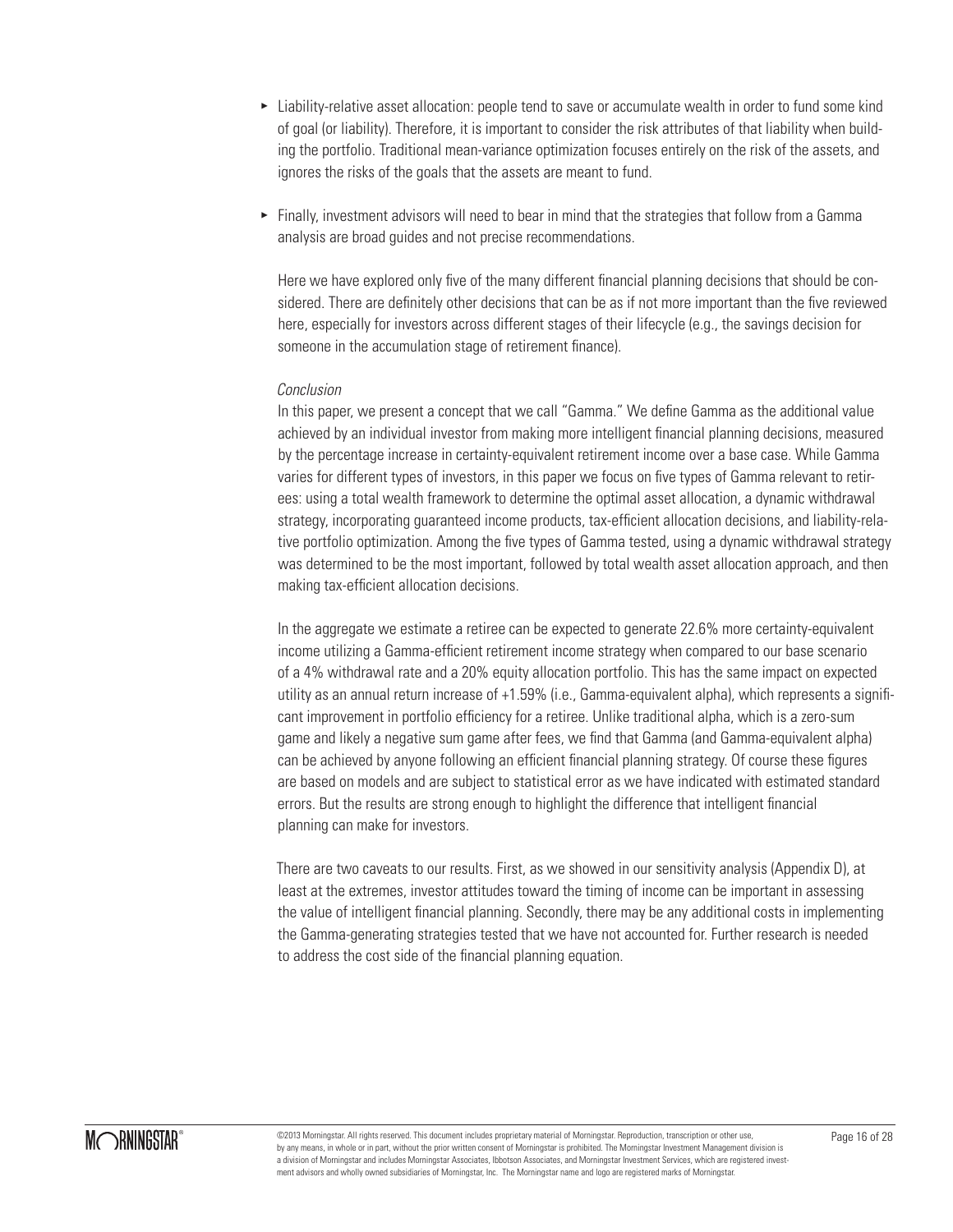#### **Appendix A: Details on Measuring Gamma**

For a single period, expected utility theory states that an investor ranks alternative uncertain amounts of income by the expected utility of each. Letting Ĩ denote the random amount of income in the given period, the expected utility of Ĩ is

$$
EU[\tilde{I}] = E[u(\tilde{I})]
$$
\n<sup>[A1]</sup>

Where  $u(.)$  is an increasing concave utility function that reflects the risk tolerance of the investor. Since values of  $u(.)$  are abstract measures of "utility," a common practice is to convert expected utility to the utility-adjusted certainty-equivalent level of income,

$$
CE[\tilde{I}] = u^{-1}(E[u(\tilde{I})])
$$
\n<sup>[A2]</sup>

This means that the investor is indifferent between the random amount of income Ĩ̃ and the certain amount of income CE[Ĩ ]. Gamma measures how much additional utility-adjusted income a strategy in question adds over and above the utility-adjusted income from a set of base-case decisions.

There are several parametric forms of  $u(.)$  common in the literature. The most common one is the Constant Relative Risk Aversion (CRRA) utility function, which we write as:

$$
u(x) = \begin{cases} \frac{\theta}{\theta - 1} x^{\frac{\theta - 1}{\theta}}, & \theta > 0, \theta \neq 1 \\ ln(x), & \theta = 1 \end{cases}
$$
 [A3]

where θ is the risk tolerance parameter. Because of its analytical simplicity and its ability to represent a wide range of attitudes toward risk with a single parameter, the CRRA utility function is used not only in single-period models, but in multi-period models as well. Letting  $\mathbf{I}_\mathrm{t}$  denote the random amount of income in period t, the expected utility of the sequence of incomes from periods  $0$  to  $T$  in these models is:

$$
EU = \sum_{t=0}^{T} d_t \frac{\theta}{\theta - 1} E\left[\tilde{I}_t^{\frac{\theta - 1}{\theta}}\right]
$$
\n[A4]

where  $\mathbf{d}_{\mathrm{t}}$  is the discount factor for period  $t$ . However, note that the parameter  $\theta$  plays a role in the calculation of utility even if there is no uncertainty. This is because, in a multi-period context, θ plays two roles: (1) the investor's risk tolerance parameter and (2) the investor's elasticity of intertemporal substitution (EOIS) preference parameter.

Epstein and Zin (1989) point out that there is no reason in principle that the risk tolerance parameter and the EOIS parameter are equal. The only reason for setting them equal is mathematical expediency. Epstein and Zin formulate expected utility in a way that makes these distinct parameters by recursively nesting the certainty equivalence function inside of the intertemporal utility function:

$$
V_t = \left[ I_t^{\frac{\eta - 1}{\eta}} + \frac{d_{t+1}}{d_t} CE_t[V_{t+1}]^{\frac{\eta - 1}{\eta}} \right]^{\frac{\eta}{\eta - 1}}
$$
\n(A5)

©2013 Morningstar. All rights reserved. This document includes proprietary material of Morningstar. Reproduction, transcription or other use, Page 17 of 28 by any means, in whole or in part, without the prior written consent of Morningstar is prohibited. The Morningstar Investment Management division is a division of Morningstar and includes Morningstar Associates, Ibbotson Associates, and Morningstar Investment Services, which are registered investment advisors and wholly owned subsidiaries of Morningstar, Inc. The Morningstar name and logo are registered marks of Morningstar.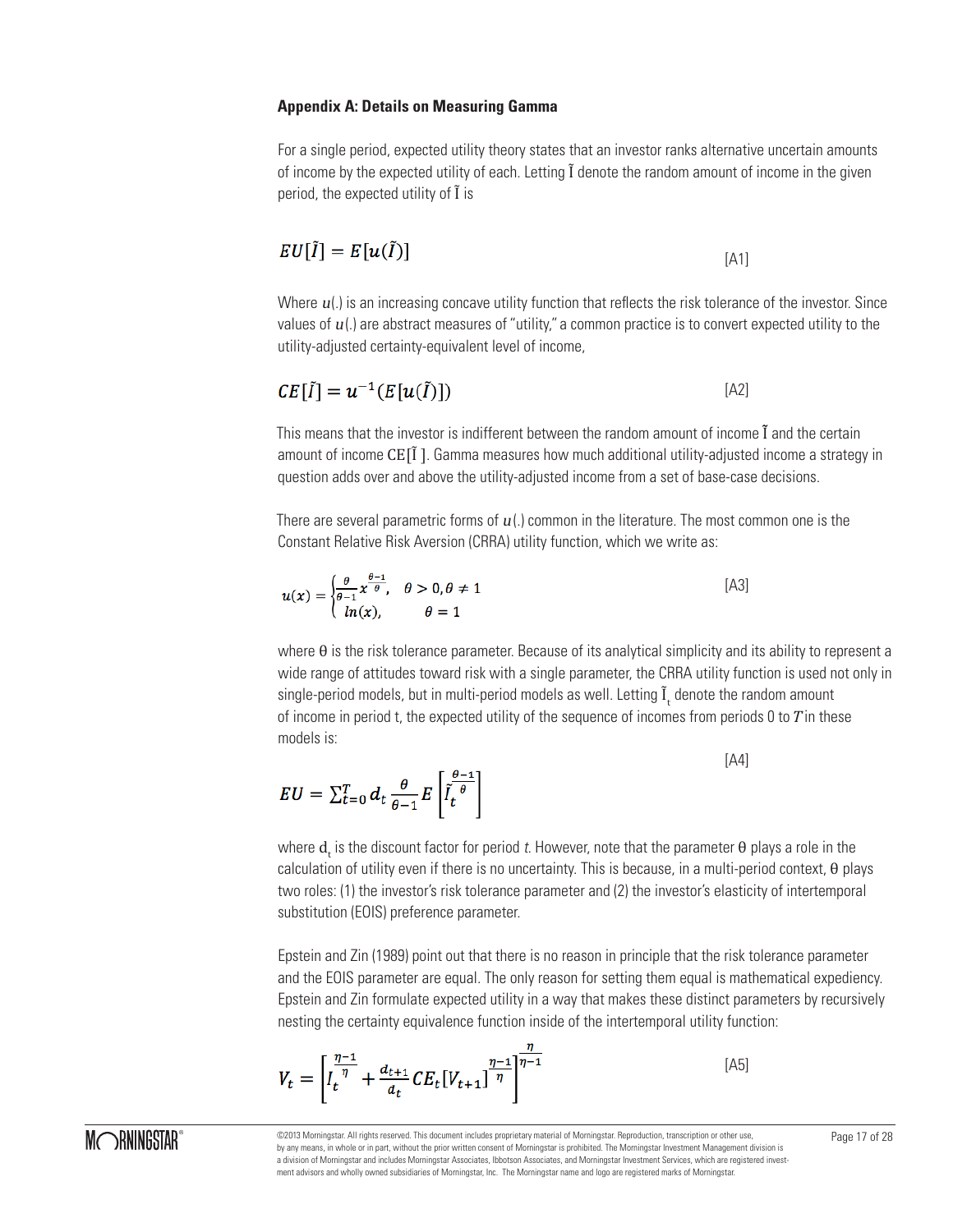where  $V_{\rm t}$  is the utility of the stream of income beginning at time  $t$  (measured in the same unit as income), and  $\eta$  is the investor's elasticity of intertemporal substitution preference parameter<sup>5</sup>. The *t* subscript on the certainty equivalent operator denotes that it is conditional on what is known at time t.

Epstein and Zin formulated their utility function to generalize the recursive expected utility maximization problem formulated by Lucas (1978) whereas Gamma is derived from a measure of the utility of a given set of simulated income paths. So, we formulate a utility function with the same EOIS and risk parameters as the Epstein-Zin utility function that can be evaluated without recursion. We achieve this by reversing the order of the nesting of intertemporal and risk components of utility. Specifically, for each simulated income path, we calculate its utility-equivalent constant income level based on the EOIS parameter, which we denote as ΙΙ. That is, for a given simulated income path, ΙΙ is the constant amount of income with the same utility as the actual income path<sup>6</sup>. This is given by

$$
II = \left(\frac{\sum_{t=0}^{T} q_t (1+\rho)^{-t} I_t^{\frac{\eta}{\eta}}}{\sum_{t=0}^{T} q_t (1+\rho)^{-t}}\right)^{\frac{\eta}{\eta-1}}
$$
\n[A6]

- = the level of income in year t  $I_t$
- = the probability of surviving to at least year t  $q_t$
- = the last year for which  $q_t$ >0
- = the investor's subjective discount rate (so that  $\mathrm{d}_{\mathrm{t}}$  in equation [A5] is  $\mathrm{q}_{\mathrm{t}}(1\!+\!\rho)^{\text{-t}}$ ) D

Note that while equation [A6] contains two preference parameters ( $\rho$  and  $\eta$ ) that describe how the investor feels about having income to consume at different points in time, it makes no reference to how the investor feels about risk. As we discuss above, we treat the elasticity of intertemporal substituation as a parameter distinct from the risk tolerance parameter. We introduce the risk tolerance parameter next by treating the entire path as unknown and evaluating expected utility.

We measure expected utility using the CRRA utility function with its risk tolerance parameter θ that we introduced in equation [A3]:

$$
EU = \sum_{i=1}^{M} p_i \frac{\theta}{\theta - 1} (II_i)^{\frac{\theta - 1}{\theta}}
$$

where M is the number of paths, the subscript i to denote which of M paths is being referred to, and  $p_i$ is the probability of path *i* occurring which we set to  $1/M$ .

We define Y as the constant value for II that we yield this level of expected utility. This is the certaintyequivalent of the stochastic utility-adjusted income II. Y is given by

$$
Y = \left[\sum_{i=1}^{M} p_i \left(I_{i}\right)^{\frac{\theta-1}{\theta}}\right]^{\frac{\theta}{\theta-1}}
$$
\n[A8]

The η parameter is the same as the EOIS parametero in Epstein-Zin (1989). However, in their equations, they use the symbol  $\rho$  where we use the expression  $\frac{\eta}{n-1}$ <sup>6</sup> Williams and Finke (2011) use a similar concept to assess the relative attractiveness of different withdrawal rates.

©2013 Morningstar. All rights reserved. This document includes proprietary material of Morningstar. Reproduction, transcription or other use, Page 18 of 28 by any means, in whole or in part, without the prior written consent of Morningstar is prohibited. The Morningstar Investment Management division is a division of Morningstar and includes Morningstar Associates, Ibbotson Associates, and Morningstar Investment Services, which are registered investment advisors and wholly owned subsidiaries of Morningstar, Inc. The Morningstar name and logo are registered marks of Morningstar.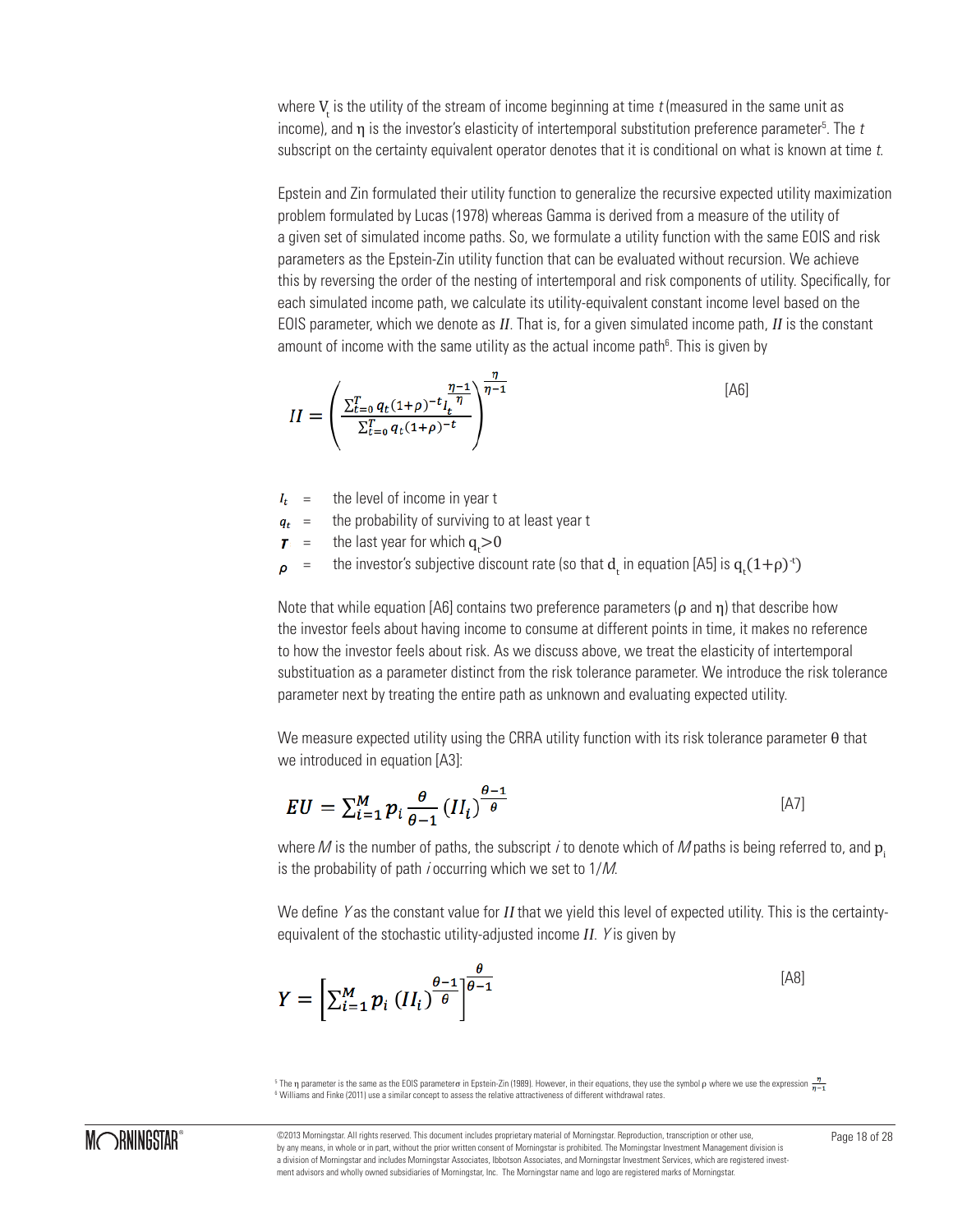We can now formally define the Gamma of a given strategy or set of decisions as

$$
Gamma(String) = \frac{Y(Stategy) - Y(Benchmark)}{Y(Benchmark)}
$$
\n[A9]

As a base case we use the following parameter values:  $p = 2.5\%$ ,  $\eta = 0.5$ , and  $\theta = 0.33$ . In Appendix D, we perform sensitivity analysis to explore the impact of how Gamma is affected by the choice values for these parameter values.

#### **Appendix B: The Mortality Model**

We model mortality using the "Gompertz Law of Mortality;" named for Benjamin Gompertz. Gompertz discovered that a person's probability of dying increases at a relatively constant exponential rate as age increases. We use the same formulation of Gompertz law for mortality as Milevsky and Robinson (2000), where the probability of survival to age t≤115,<sup>7</sup> conditional on a life at age (a), is given by:

$$
q_t = \exp \left\{ \exp \left\{ \frac{a-m}{b} \right\} \left( 1 - \exp \left\{ \frac{t-a}{b} \right\} \right) \right\}
$$
 [B1]

where  $m$  is the modal lifespan and b is the dispersion coefficient. We use Gompertz parameters that are fitted to the discrete "Annuity 2000 Basic Table" mortality table presented in Johansen (1998) using the procedure described below. The probability of at least one member of a heterosexual couple surviving to age  $t$  is

$$
q_t = q_t^{Male} + q_t^{Female} - q_t^{Male} q_t^{Female}
$$
\n<sup>[B2]</sup>

As Figure B1 shows, the results of the Gompertz model are very close to the results obtained directly from the mortality rates.

#### *Fitting the Gompertz Model*

Table 1, the "Annuity 2000 Basic Table" in Johansen (1998) contains mortality rates per 1,000 individuals for males and females ages 5—115. In equation 3,  $\rm{Mort}_t^{\,\rm{sex}}$  denotes the mortality rate for a person of the given sex and age t. We use these data to calculate survival rates for persons ages 65-115 for each sex as follows:

$$
\bar{q}_t^{Sex} = \begin{cases}\n1, & t = 65 \\
\bar{q}_{t-1}^{Sex} \left(1 - \frac{Mort_t^{Sex}}{1000}\right), & t > 65\n\end{cases}
$$
\n<sup>[B3]</sup>

From these we calculate the probability of a person of a given sex dying at age  $t > 65$ :

$$
\bar{p}_t^{Sex} = \bar{q}_{t-1}^{Sex} - \bar{q}_t^{Sex} \tag{B4}
$$

The age at which  $\bar{p}_{t}^{Sex}$  reaches its maximum value is the modal age for the given sex (*m* in equation [9]). These turn out to be 86 for males and 90 for females.

5 Age 115 is the oldest age assumed for the analysis.

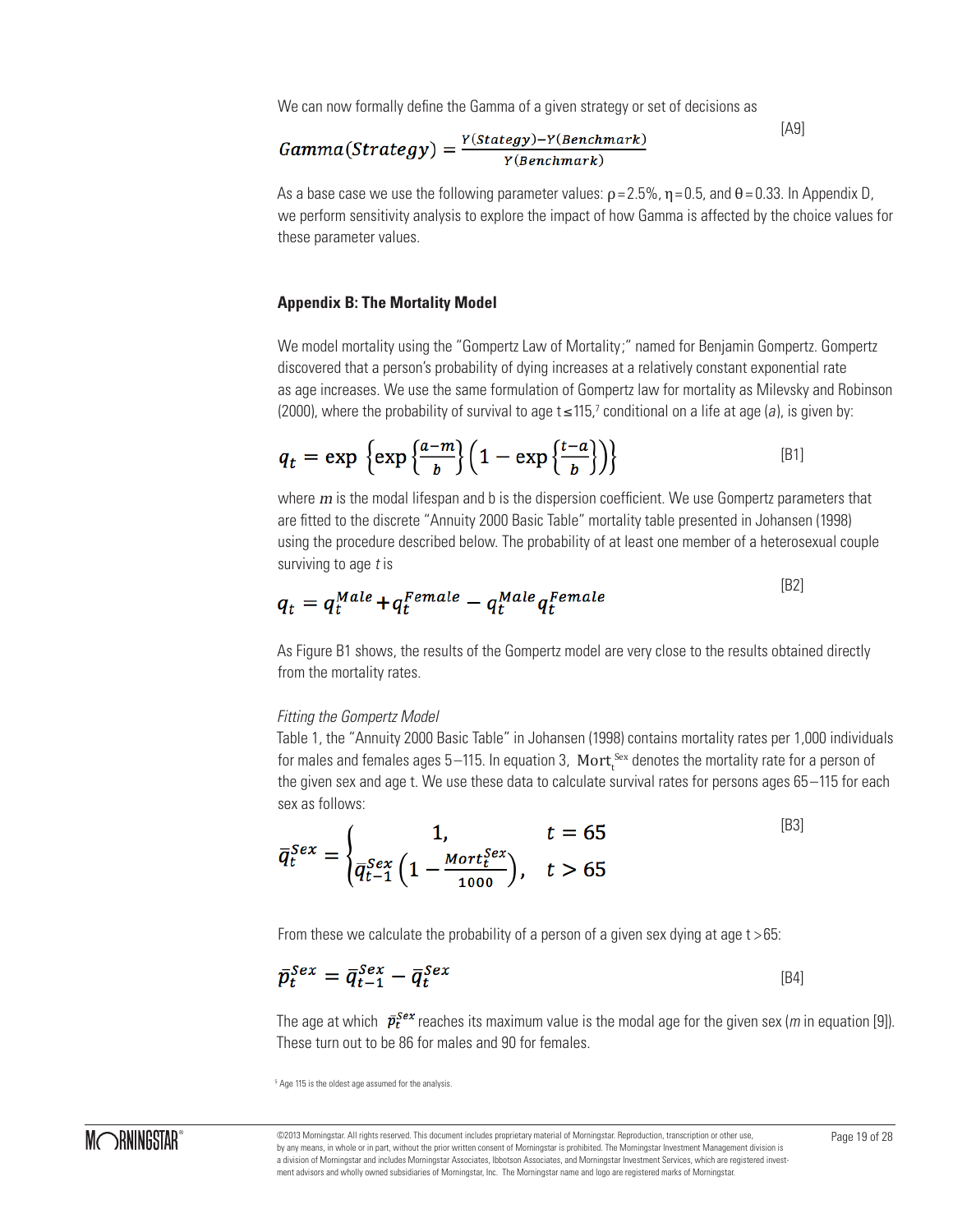For each sex we estimate the dispersion coefficient ( $b$  in equation [B1]) by minimizing the sum of squared differences:

$$
SSD = \sum_{t=65}^{115} (q_t - \bar{q}_t)^2
$$
 [B5]

q, being the survival probability given by the Gompertz model in equation [A6]. The results are 10.48 for males and 8.63 for females. As Figure B1 shows, the results of the Gompertz model are very close to the results obtained directed from the mortality rates.

### **Figure B1: Fitting the Gompertz Model to the Mortality Data**



| Asset Class                    | Index                                 | Returns | Std Dev | Kurtosis | Skewness |
|--------------------------------|---------------------------------------|---------|---------|----------|----------|
| Cash                           | IA SBBI US 30 Day TBill TR USD        | 1.92%   | 3.18%   | 0.46     | 0.45     |
| <b>US Bonds</b>                | BarCap US Agg Bond TR USD             | 4.05%   | 6.51%   | 2.60     | 1.14     |
| Non-US Bonds                   | IA Global ex-US Bond Composite        | 4.06%   | 10.56%  | 0.08     | 0.69     |
| <b>US TIPSS</b>                | BarCap Gbl Infl Linked US TIPS TR USD | 3.57%   | 7.03%   | $-0.28$  | 0.45     |
| US Large-Cap Stocks            | IA SBBI S&P 500 TR USD                | 9.61%   | 19.50%  | 0.20     | $-0.70$  |
| <b>US Small-Cap Stocks</b>     | Russell 2000 TR USD                   | 11.77%  | 24.68%  | $-0.33$  | $-0.26$  |
| Non US Large Cap Stocks        | MSCI EAFE GR USD                      | 10.29%  | 21.05%  | 0.42     | 0.06     |
| <b>Emerging Markets Stocks</b> | IA Emerging Markets Composite         | 15.17%  | 31.52%  | $-0.70$  | 0.11     |
| Inflation                      | IA SBBI US Inflation                  | 2.23%   | 3.13%   | 1.65     | 1.48     |

©2013 Morningstar. All rights reserved. This document includes proprietary material of Morningstar. Reproduction, transcription or other use, Page 20 of 28 by any means, in whole or in part, without the prior written consent of Morningstar is prohibited. The Morningstar Investment Management division is a division of Morningstar and includes Morningstar Associates, Ibbotson Associates, and Morningstar Investment Services, which are registered investment advisors and wholly owned subsidiaries of Morningstar, Inc. The Morningstar name and logo are registered marks of Morningstar.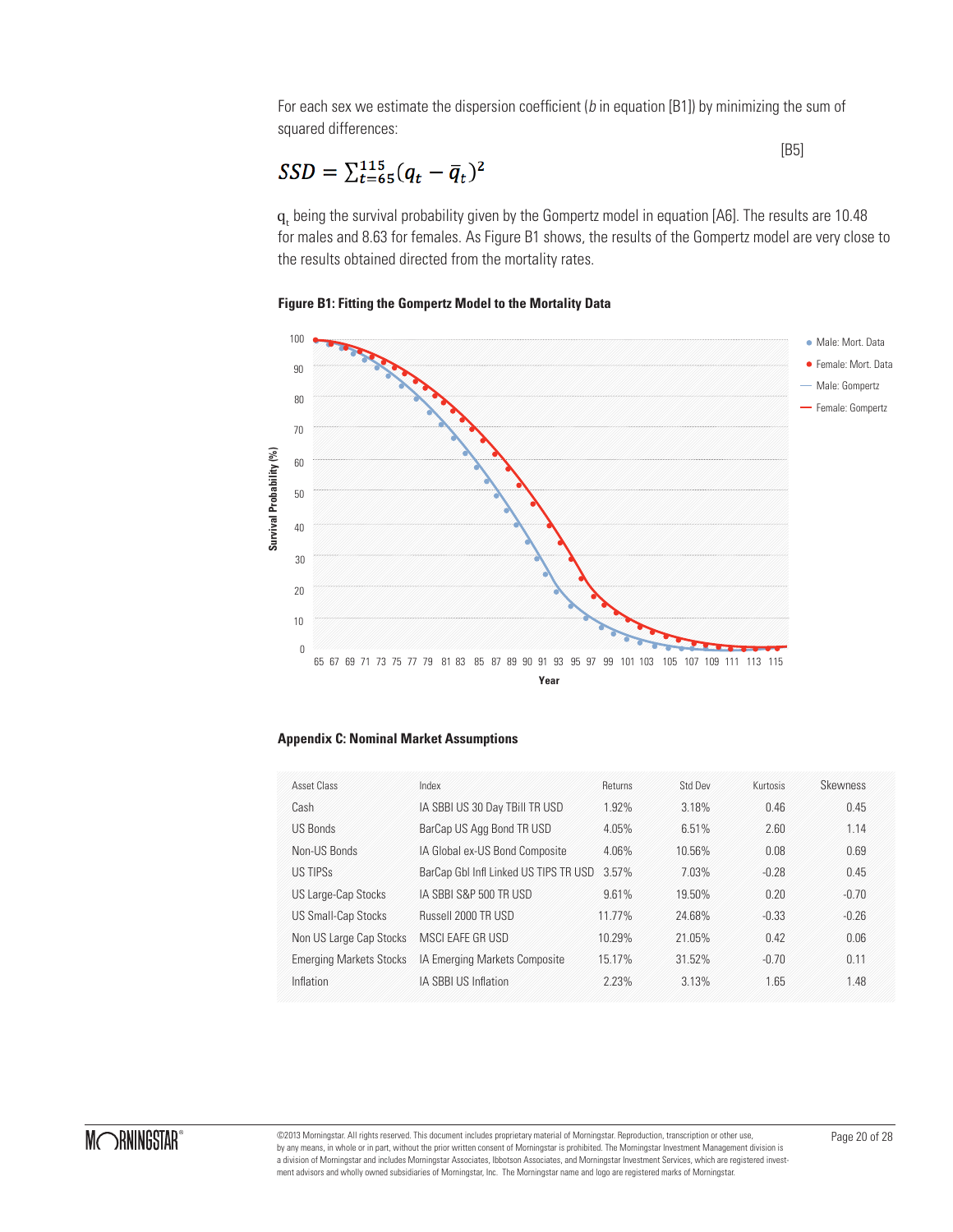| Correlations               | Cash    | <b>US Bonds</b> | Non-US Bonds | <b>US TIPSS</b> | US Large | <b>US Small</b> | Non-US Stk | <b>Emerg Mkts</b> | Inflation |
|----------------------------|---------|-----------------|--------------|-----------------|----------|-----------------|------------|-------------------|-----------|
| Cash                       | 1.00    | 0.27            | $-0.13$      | $-0.27$         | 0.20     | 0.11            | 0.08       | $-0.20$           | 0.66      |
| <b>US Bonds</b>            | 0.27    | 1.00            | 0.18         | 0.51            | 0.28     | 0.09            | 0.01       | $-0.25$           | $-0.21$   |
| Non-US Bonds               | $-0.13$ | 0.18            | 1.00         | 0.35            | 0.06     | $-0.07$         | 0.46       | 0.17              | $-0.08$   |
| <b>US TIPSS</b>            | $-0.27$ | 0.51            | 0.35         | 1.00            | $-0.13$  | 0.01            | $-0.06$    | 0.07              | 0.52      |
| US Lg-Cap Stocks           | 0.20    | 0.28            | 0.06         | $-0.13$         | 1.00     | 0.66            | 0.60       | 0.38              | 0.09      |
| <b>US Sm-Cap Stocks</b>    | 0.11    | 0.09            | $-0.07$      | 0.01            | 0.66     | 1.00            | 0.42       | 0.42              | 0.26      |
| Non-US Lg-Cap Stocks       | 0.08    | 0.01            | 0.46         | $-0.06$         | 0.60     | 0.42            | 1.00       | 0.62              | 0.06      |
| <b>Emerging Mkt Stocks</b> | $-0.20$ | $-0.25$         | 0.17         | 0.07            | 0.38     | 0.42            | 0.62       | 1.00              | 0.10      |
| Inflation                  | 0.66    | $-0.21$         | $-0.08$      | 0.52            | 0.09     | 0.26            | 0.06       | 0.10              | 1.00      |

The above expected returns and standard deviations are based on Ibbotson's Capital Market Assumptions (CMAs) as of December 31, 2011. The correlations, skewness, and kurtosis values used to generate the multivariate non-normal distribution are based on annual calendar year returns for the respective asset classes from 1973 to 2011. Note, the respective correlations, skewness, and kurtosis values for US TIPS are only from 1998 to 2011 since US TIPS were not introduced until 1997. While synthetic proxies do exist for TIPS, we decided to solely use actual historical data due to the difficulties associated with accurately backfilling this complex asset class.

#### **Appendix D: Sensitivity Analysis**

To see the impact of the asset allocation of the base case, we recalculated Test 2 (bootstrapping by repeating each 5,000-trial Monte Carlo simulation 100 times) using different equity allocations. Table 7 shows the results.

#### **Table D1: Impact of Base Case Asset Allocation on Test 2 Results**

| <b>Equity Allocation</b>                                  | Gamma Estimate | Standard Frror |
|-----------------------------------------------------------|----------------|----------------|
| 10%<br>こうりんかん いんこうかんかん いんこうかん いんこうかん いんこうかい いんこうかい いんこうかい | 21.72%         | 1.09%          |
| 20%                                                       | 19.27%         | 0.96%          |
| 30%                                                       | 18.34%         | 0.90%          |
| 40%                                                       | 18.21%         | 0.86%          |
| 50%                                                       | 18.52%         | 0.82%          |
| 60%                                                       | 19.14%         | ገ 77%          |

8 The reader may note the assumed level of annual inflation (2.23%) is higher than the assumed return on cash (1.92%). Therefore, the authors are forecasting a negative real (inflation-adjusted) return on cash for this paper. These forecasts are based on Ibbotson's Capital Market Assumptions as of March 30, 2012.<br>While this assumption may seem questionable, it is certainly valid

©2013 Morningstar. All rights reserved. This document includes proprietary material of Morningstar. Reproduction, transcription or other use, Page 21 of 28 by any means, in whole or in part, without the prior written consent of Morningstar is prohibited. The Morningstar Investment Management division is a division of Morningstar and includes Morningstar Associates, Ibbotson Associates, and Morningstar Investment Services, which are registered investment advisors and wholly owned subsidiaries of Morningstar, Inc. The Morningstar name and logo are registered marks of Morningstar.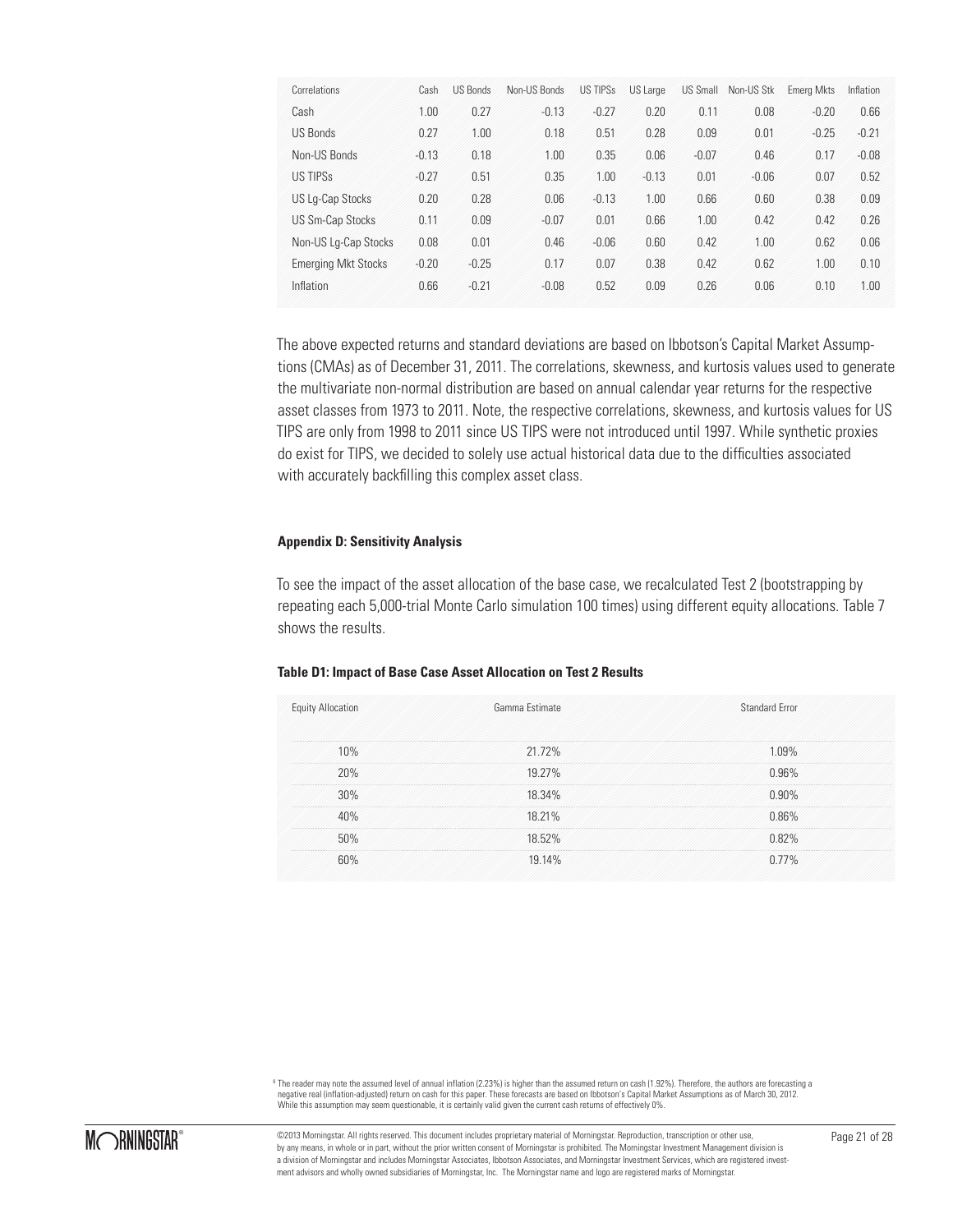We note that for all equity allocations greater than our base case of 20%, the Gamma estimate is almost within one standard error of the base case result. Hence we conclude that Gamma varies little across base case asset allocations.

To see the impact on Gamma of varying the preference parameters for Test 2, we took the simulation from our initial bootstrap analysis that had the closest value to the average, which was 19.36%. Using this simulation, we varied the values of risk tolerance  $(\theta)$ , the subjective discount rate  $(\rho)$ , and the elasticity of intertemporal substitution (η).

We found that varying  $\theta$  had little impact on Gamma. Figure D2 shows the impact of varying  $\rho$  and  $\eta$ keeping θ fixed at 0.33. As this figure shows, there is a large impact on Gamma when η is set very low. In other words, the Gamma for investors who have a very low elasticity of intertemporal substitution is much higher than those for whom it is high.

#### **Figure D2: Sensitivity Analysis on Gamma**



#### *The Elasticity of Intertemporal Substitution*

To better understand the role of the elasticity of intertemporal substitution (EOIS) parameter, η and its impact on Gamma, consider a model in which a given amount of total wealth (financial assets plus human capital) is used to finance consumption over an infinite time horizon. Assume that the market offers a risk-free flat yield curve. If the single market interest rate equals the subjective discount factor (ρ), the optimal level of consumption is the same in every year regardless of the marginal rate of intertemporal substitution. However, if the market interest rate is less than the subjective discount rate, the optimal consumption path is downward sloping. As Figure 3 shows, if the EOIS is high (η=0.9), the optimal level of consumption starts high and the path is steeply sloped. However, if the EOIS is low  $(n=0.1)$ , the optimal consumption path is nearly flat.

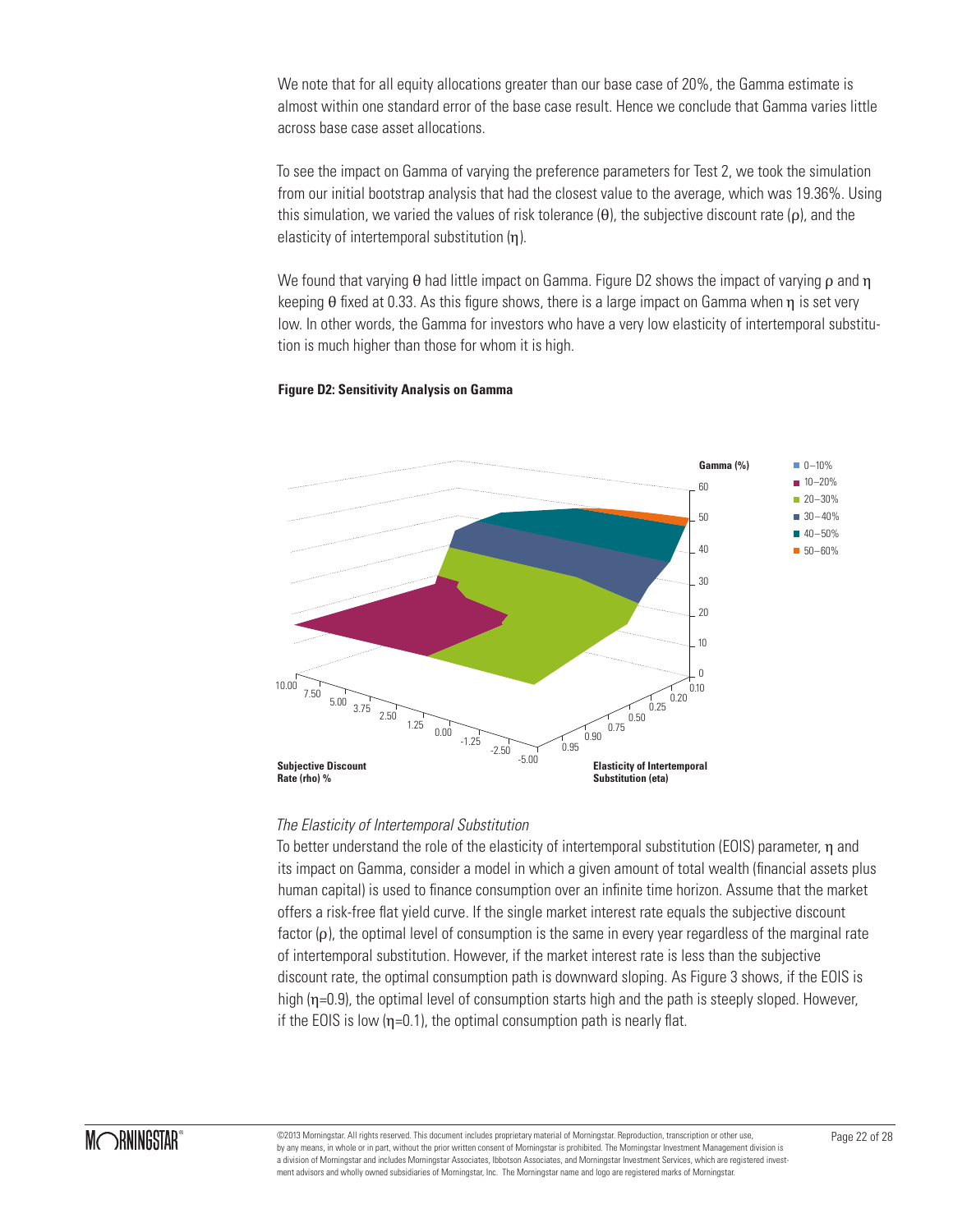This model and our results on the sensitivity of Gamma to the η parameter illustrate that gaging investors' willingness to reschedule income can be an important input to financial planning. While most financial planning questionnaires are designed to illicit information about an investor's investment horizon and risk tolerance, we are not aware of any that seek to determine an investor's elasticity of intertemporal substitution. We hope that our research inspires incorporation of this aspect of investor preferences into financial planning practices.



**Figure D3: Optimal Consumption Paths for Different Levels of the Elasticity of Intertemporal Substitution**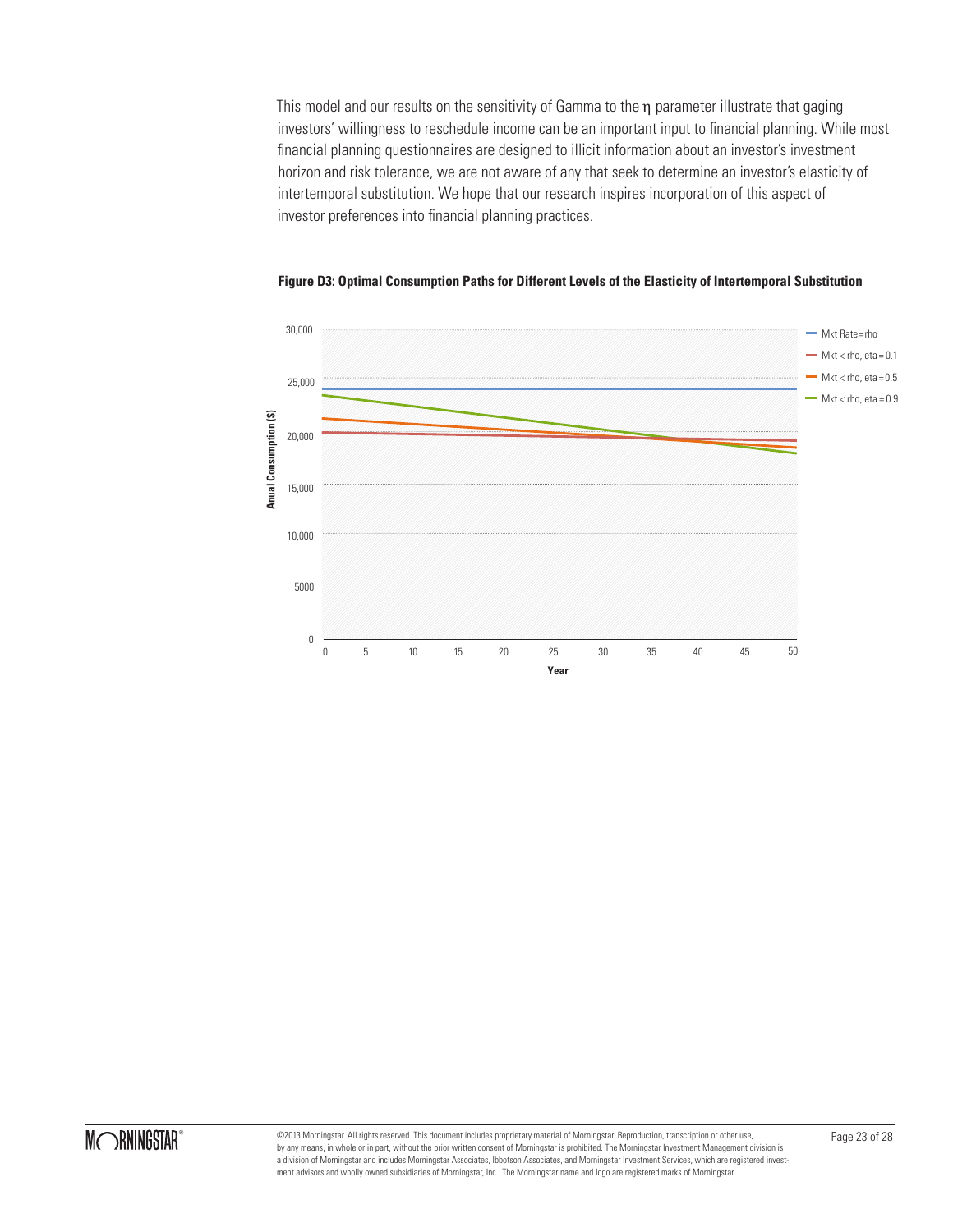## **References**

Bennyhoff, Donald G. and Francis M. Kinniry Jr. 2011. "Advisor's Alpha." Vanguard research paper (December). https://advisors.vanguard.com/iwe/pdf/ICRAA.pdf?cbdForceDomain=true

Bhojwani, Gary C. 2011. "Rethinking What's Ahead in Retirement." https://www.allianzlife.com/content/ public/Literature/Documents/ent-1154.pdf

Blanchett, David, Maciej Kowara, and Peng Chen. 2012. "Optimal Withdrawal Strategy for Retirement Income Portfolios." Retirement Management Journal, vol. 2, no. 3 (Fall): 7-18.

Epstein, Larry G. and Stanley E. Zin. 1989. "Substitution Risk Aversion and the Temporal Behavior of Consumption and Asset Returns: A Theoretical Framework." Econometrica, vol. 57, issue 4 (July):937-969.

Johansen, Robert J. 1998. "Annuity 2000 Mortality Tables." Transactions, Society of Actuaries, pp. 264-290. http://www.soa.org/library/research/transactions-reports-of-mortality-moribidity-and-experience/1990-99/1995/january/TSR9510.pdf.

Kaplan, Paul D. 2012. Frontiers of Modern Asset Allocation. Hoboken, NJ: John Wiley & Sons.

Lucas, Robert E. 1978. "Asset Prices in an Exchange Economy." Econometrica, vol. 46, no. 6: 1426-1446. Markowitz, Harry M. 1959. Portfolio Selection: Efficient Diversification of Investments. New York: John Wiley & Sons.

Markowitz, Harry M. 1987. Mean-Variance Analysis in Choice and Capital Markets, Oxford: Basil Blackwell Ltd.

Milevsky, M.A. and C Robinson. 2000. "Self-Annuitization and Ruin in Retirement." North American Actuarial Journal, vol 4, no. 4: 112-129.

Scott, Jason S. 2012. "Household Alpha and Social Security". Financial Analysts Journal, vol. 68, no. 5. (September/October): 6-10.

Scott, Jason S. and John G. Watson. 2013. "The Floor-Leverage Rule for Ritirement." Financial Analysts Journal, vol. 69, no. 5. (September/October).

Williams, Duncan and Finke, Michael S. 2011. "Determining Optimal Withdrawal Rates: An Economic Approach." The Retirement Management Journal; vol. 1, No.2.

Xiong, James. 2010. "Using Truncated Lévy Flight to Estimate Downside Risk." Journal of Risk Management in Financial Institutions, vol. 3, no. 3: 231-242.

Xiong, James and Thomas Idzorek. 2011. "The Impact of Skewness and Fat Tails on the Asset Allocation Decision." Financial Analysts Journal. Vol. 67, no 23-35.

3 The reader may note the assumed level of annual inflation (2.23%) is higher than the assumed return on cash (1.92%). Therefore, the authors are forecasting a negative real (inflationadjusted) return on cash for this paper. These forecasts are based on Ibbotson's Capital Market Assumptions as of March 30, 2012. While this assumption may seem questionable, it is certainly valid given the current cash returns of effectively 0%.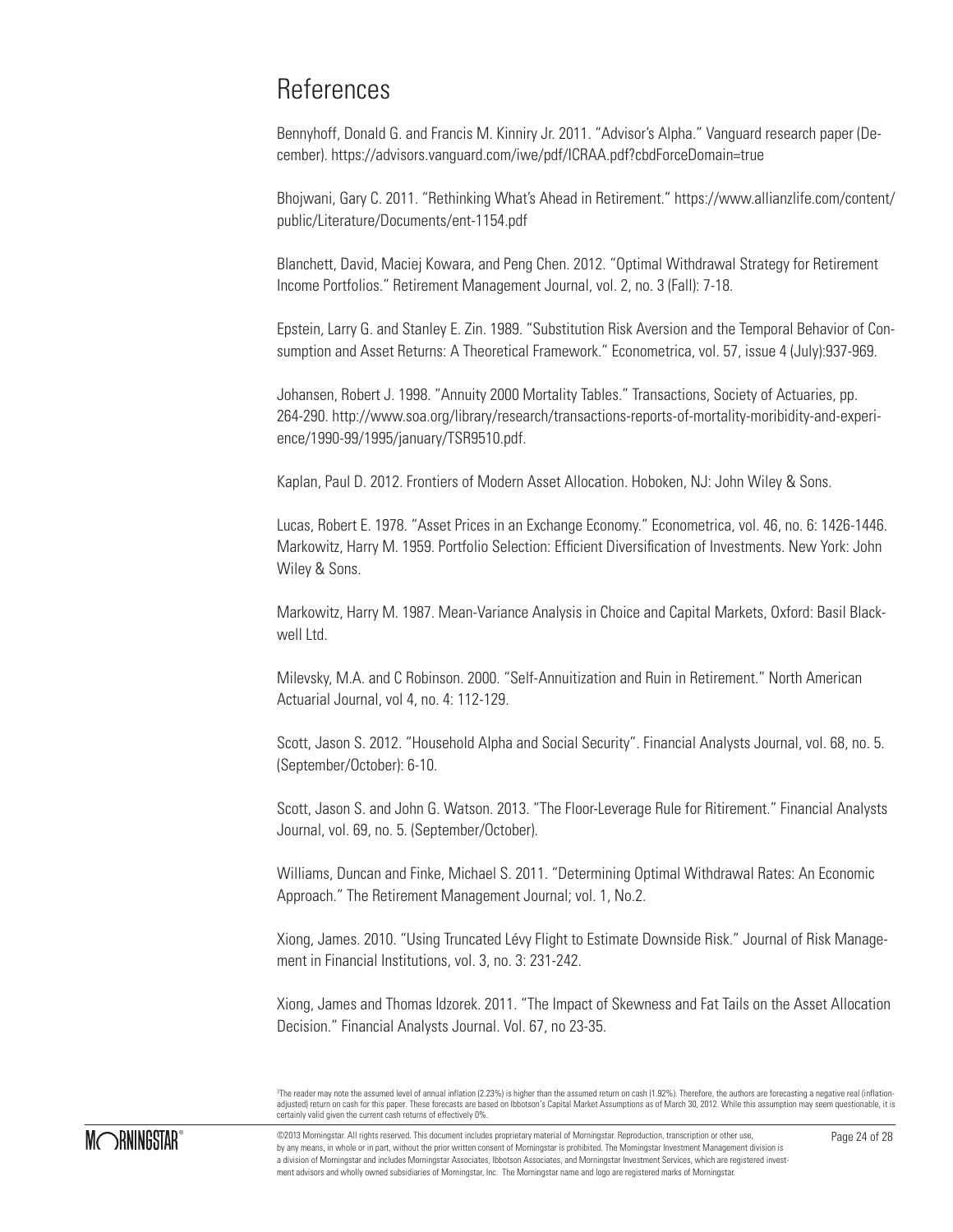## About the Authors



### **David Blanchett**

David Blanchett, CFA is head of retirement research for the Morningstar Investment Management division, which provides investment consulting, retirement advice, and investment management operations around the world. In this role, he works closely with the division's business leaders to provide research support for the group's consulting activities and conducts client-specific research primarily in the areas of financial planning, tax planning, and annuities. He is responsible for developing new methodologies related to strategic and dynamic asset allocation, simulations based on wealth forecasting, and other investment and financial planning areas for the investment consulting group, and he also serves as chairman of the advice methodologies investment subcommittee.

Prior to joining Morningstar in 2011, Blanchett was director of consulting and investment research for the retirement plan consulting group at Unified Trust Company in Lexington, Ky.

Blanchett has authored more than 35 articles that have been published in InvestmentNews, Journal of Financial Planning, Journal of Index Investing, Journal of Indexes, Journal of Investing, Journal of Performance Measurement, Journal of Pension Benefits, and Retirement Management Journal. He won Journal of Financial Planning's 2007 "Financial Frontiers Award" for his research paper, "Dynamic Allocation Strategies for Distribution Portfolios: Determining the Optimal Distribution Glide Path."

Blanchett holds a bachelor's degree in finance and economics from the University of Kentucky, where he graduated magna cum laude, and a master's degree in financial services from American College. He also holds a master's degree in business administration, with a concentration in analytic finance, from the University of Chicago Booth School of Business, and he is currently pursuing a doctorate degree in personal financial planning from Texas Tech University. Blanchett holds the Chartered Financial Analyst (CFA), Certified Financial Planner (CFP), Chartered Life Underwriter (CLU), Chartered Financial Consultant (ChFC), Accredited Investment Fiduciary Analyst (AIFA), and Qualified Pension Administrator (QKA) designations.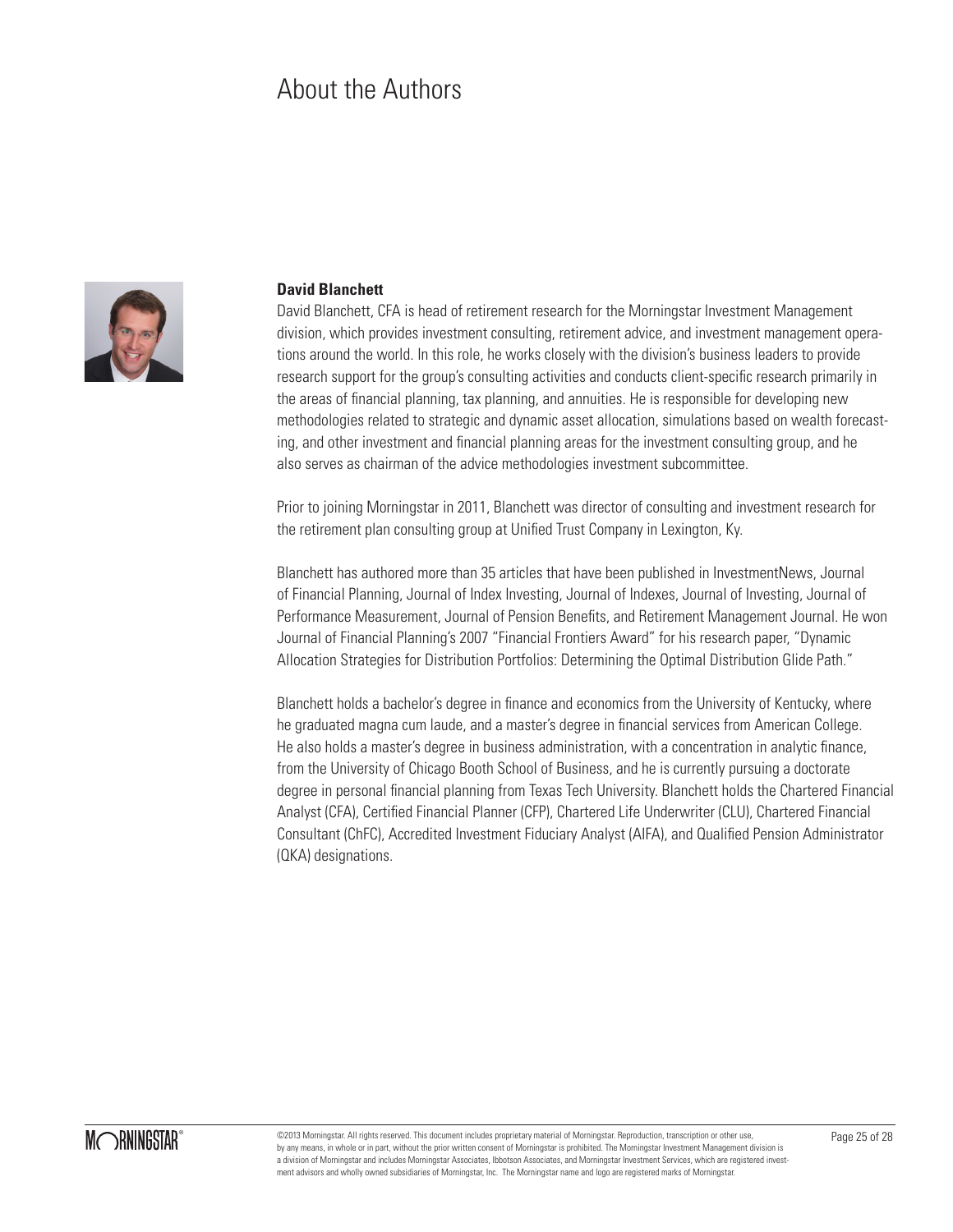

## **Paul D Kaplan**

Paul D Kaplan, Ph.D, CFA is director of research for Morningstar Canada and is a senior member of Morningstar's global research team. He is responsible for the quantitative methodologies behind Morningstar's fund analysis, indexes, advisor tools, and other services.

Kaplan conducts research on investment style analysis, performance and risk measurement, asset allocation, retirement income planning, portfolio construction, index methodologies, and alternative investments.

Many of Kaplan's research papers have been published in professional books and publications such as the Financial Analysts Journal, the Journal of Portfolio Management, the Journal of Wealth Management, the Journal of Investing, the Journal of Performance Measurement, the Journal of Indexes, and the Handbook of Equity Style Management. He also received the 2008 Graham and Dodd Award and was a Graham and Dodd Award of Excellence winner in 2000. Many of his works appear in his book Frontiers of Modern Asset Allocation published by John Wiley & Sons in 2012. Additionally, in January 2011, Kaplan was appointed to the editorial board of the Financial Analysts Journal.

Kaplan led the development of the quantitative methodologies behind the revised versions of Morningstar RatingTM for funds (Morningstar's 'Star' rating), the Morningstar Style BoxTM, and the Morningstar family of indexes.

Previously, Kaplan has served as quantitative research director for Morningstar Europe in London, director of quantitative research in the United States, and chief investment officer of Morningstar Associates, LLC, a registered investment advisor and wholly owned subsidiary of Morningstar, Inc., where he developed and managed the investment methodology for Morningstar's retirement planning and advice services.

Before joining Morningstar in 1999, Kaplan was a vice president of Ibbotson Associates and served as the firm's chief economist and director of research (Morningstar acquired Ibbotson in March 2006).

Kaplan holds a bachelor's degree in mathematics, economics, and computer science from New York University and a master's degree and doctorate in economics from Northwestern University. He is a member of the Chicago Quantitative Alliance and is a member of the review board of the Research Foundation of the CFA Institute. Kaplan holds the Chartered Financial Analyst (CFA) designation.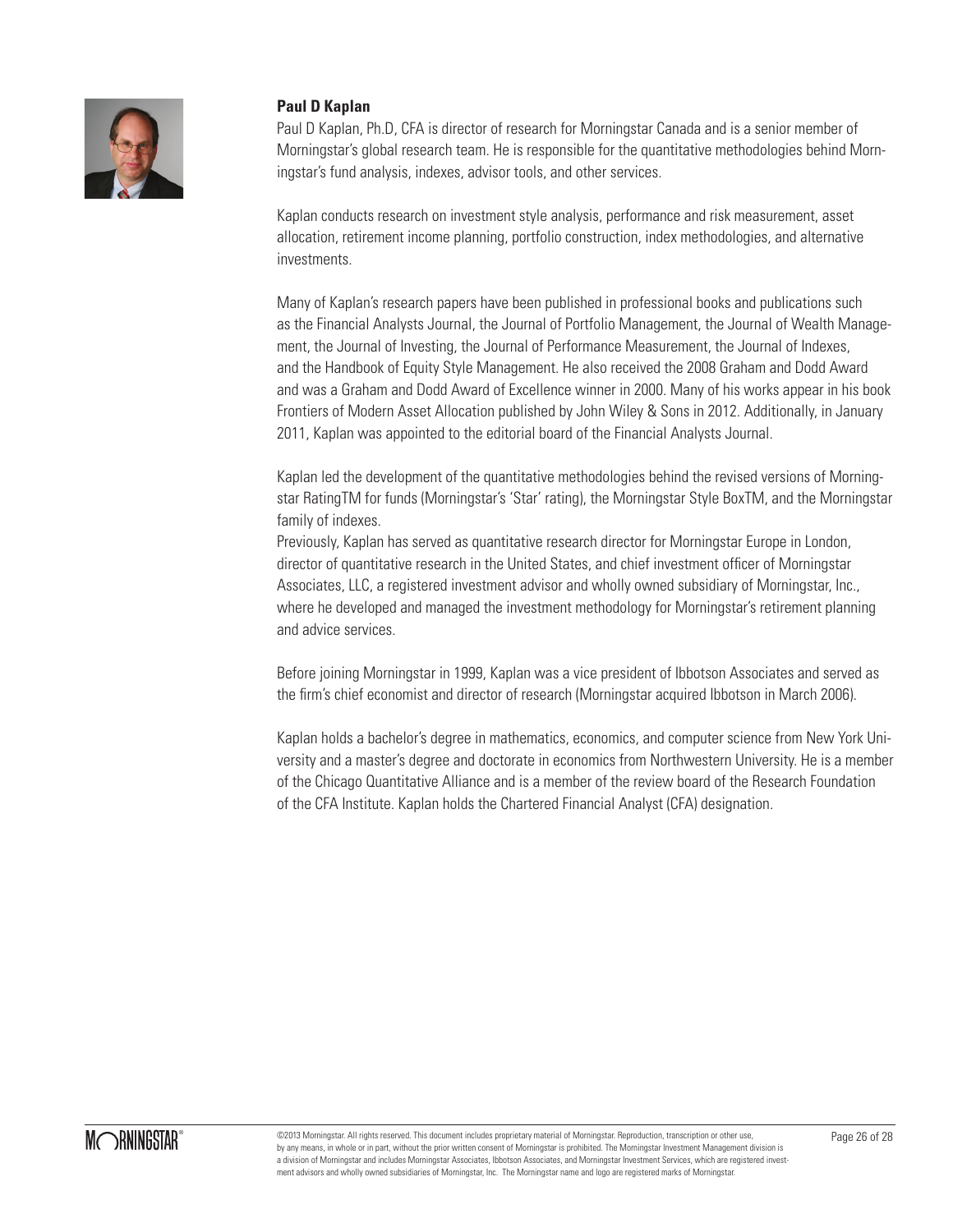## About Our Research

The research team within the Morningstar Investment Management division pioneers new investment theories, establishes best practices in investing, and develops new methodologies to enhance a suite of investment services. Published in some of the most respected peer-reviewed academic journals, the team's award-winning and patented research is used throughout the industry and is the foundation of each client solution. Its commitment to ongoing research helps maintain its core competencies in asset allocation, manager research, and portfolio construction. Rooted in a mission to help individual investors reach their financial goals, its services contribute to solutions made available to approximately 24.3 million plan participants through 201,000 plans and 25 plan providers.

The Morningstar Investment Management division creates custom investment solutions that combine its award-winning research and global resources together with the proprietary data of its parent company. This division of Morningstar includes Morningstar Associates, Ibbotson Associates, and Morningstar Investment Services, which are registered investment advisors and wholly owned subsidiaries of Morningstar, Inc. With approximately \$186 billion in assets under advisement and management, the division provides comprehensive retirement, investment advisory, portfolio management, and index services for financial institutions, plan sponsors, and advisors around the world.

Our research has practical applications. Each of these five components discussed in this paper is either currently being used in, or is in development to be used in, Morningstar® Retirement Manager<sup>SM</sup> or Ibbotson's Wealth Forecasting Engine.

**For more information, please visit http://global.morningstar.com/mim.**